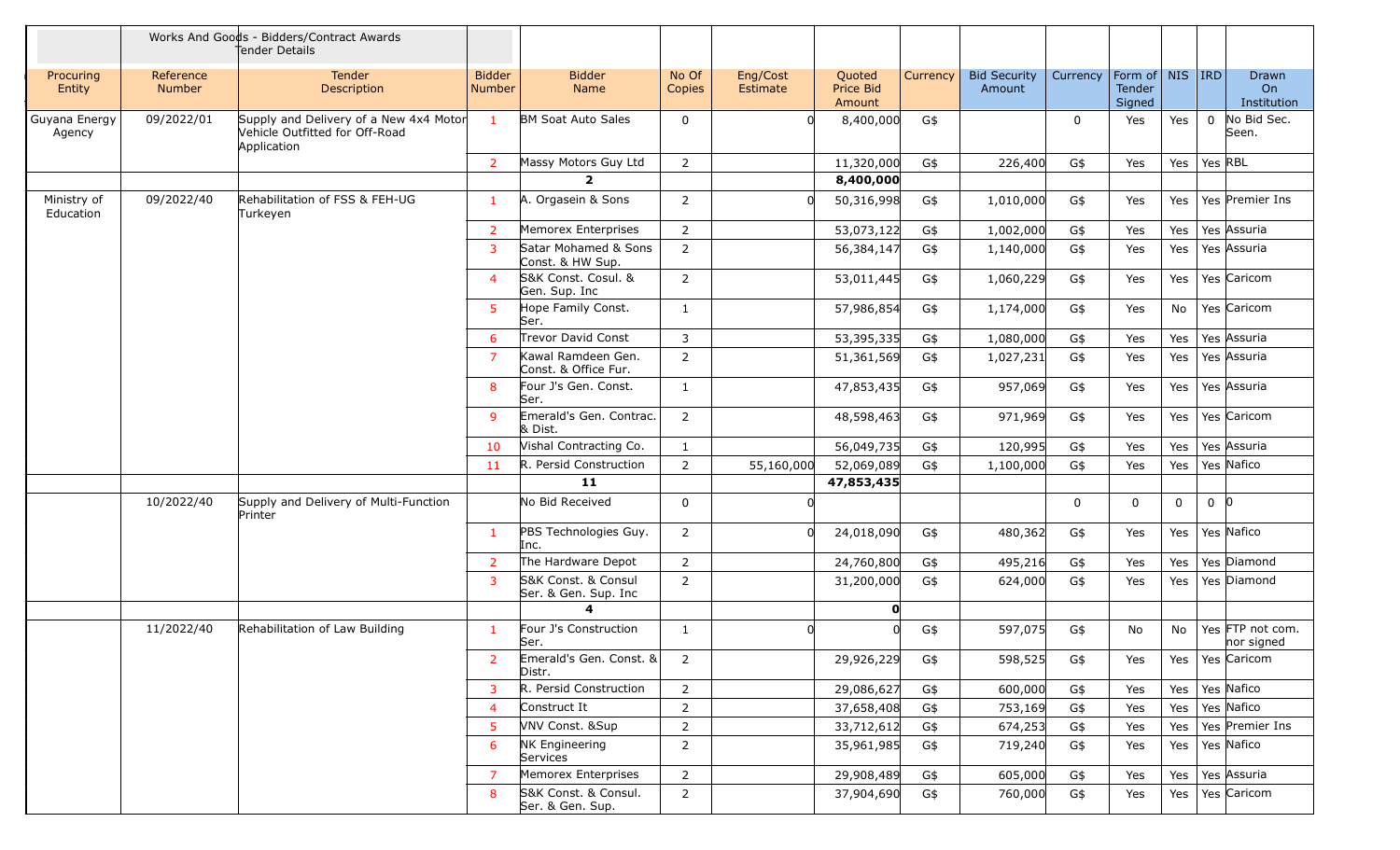|                          |                            | Works And Goods - Bidders/Contract Awards<br>fender Details                                  |                         |                                                     |                 |                      |                               |          |                               |          |                                         |     |                                        |
|--------------------------|----------------------------|----------------------------------------------------------------------------------------------|-------------------------|-----------------------------------------------------|-----------------|----------------------|-------------------------------|----------|-------------------------------|----------|-----------------------------------------|-----|----------------------------------------|
| Procuring<br>Entity      | Reference<br><b>Number</b> | <b>Tender</b><br>Description                                                                 | <b>Bidder</b><br>Number | <b>Bidder</b><br>Name                               | No Of<br>Copies | Eng/Cost<br>Estimate | Quoted<br>Price Bid<br>Amount | Currency | <b>Bid Security</b><br>Amount | Currency | Form of   NIS   IRD<br>Tender<br>Signed |     | Drawn<br>O <sub>n</sub><br>Institution |
|                          | 11/2022/40                 |                                                                                              | $\mathsf{q}$            | A. Orgasein & Sons                                  | 2               |                      | 28,729,943                    | G\$      | 580,000                       | G\$      | Yes                                     | Yes | Yes Premier Ins                        |
|                          |                            |                                                                                              | 10                      | Trevon David<br>Construction Service                | 3               |                      | 27,929,170                    | G\$      | 600,000                       | G\$      | Yes                                     | Yes | Yes Assuria                            |
|                          |                            |                                                                                              | 11                      | JR Engineering<br>Solutions                         | $\overline{2}$  | 30,000,000           | 28,789,709                    | G\$      | 580,000                       | G\$      | Yes                                     | Yes | Yes Diamond                            |
|                          |                            |                                                                                              |                         | 11                                                  |                 |                      | $\mathbf{0}$                  |          |                               |          |                                         |     |                                        |
| Guyana Defence<br>Force  | 11/2022/53                 | Construction of Officers<br>Accommodation, GPM- Base Camp<br>Seweyo, Soesdyke Highway        | $\mathbf{1}$            | D&R Const. & Machinery<br>Rental                    | $\overline{2}$  | 105,111,300          | 90,830,990                    | G\$      | 2,082,226                     | G\$      | Yes                                     | Yes | Yes Caricom                            |
|                          |                            |                                                                                              | $\overline{2}$          | M&B Investments                                     | 3               |                      | 91,705,140                    | G\$      | 2,200,000                     | G\$      | Yes                                     | Yes | Yes Assuria                            |
|                          |                            |                                                                                              | 3                       | BML Architectural & Eng.<br>Inc                     | $\mathbf{1}$    |                      | 103,554,540                   | G\$      | 2,071,091                     | G\$      | Yes                                     | Yes | Yes Caricom                            |
|                          |                            |                                                                                              | $\overline{4}$          | Deodat<br>Sewkumarcharran<br>Const.                 | $\overline{2}$  |                      | 101,495,580                   | G\$      | 2,029,912                     | G\$      | Yes                                     | Yes | Yes Diamond                            |
|                          |                            |                                                                                              |                         | 4                                                   |                 |                      | 90,830,990                    |          |                               |          |                                         |     |                                        |
| Ministry of<br>Education | 12/2022/40                 | Extension of Building-South Ruimveldt<br>Nursery School                                      | $\mathbf{1}$            | <b>JPM's General Const.</b><br>Eng. Ser             | $\overline{2}$  |                      | 19,130,320                    | G\$      | 390,000                       | G\$      | Yes                                     | Yes | Yes Diamond                            |
|                          |                            |                                                                                              | 2                       | <b>NK Engineering</b><br>Services                   | $\overline{2}$  |                      | 22,636,334                    | G\$      | 452,727                       | G\$      | Yes                                     | Yes | Yes Nafico                             |
|                          |                            |                                                                                              | 3                       | Caribbean Const. Consul<br>& Int'l Sup. Inc         | 1               |                      | 20,749,840                    | G\$      | 416,797                       | G\$      | Yes                                     | Yes | Yes Assuria                            |
|                          |                            |                                                                                              | $\boldsymbol{\Delta}$   | Trevon David onst. Ser                              | 3               |                      | 13,108,000                    | G\$      | 280,000                       | G\$      | Yes                                     | Yes | Yes Assuria s                          |
|                          |                            |                                                                                              | 5                       | A. Plus Consulting &<br>Gen. Ser. Inc               | 1               |                      | 22,676,400                    | G\$      | 453,528                       | G\$      | Yes                                     | Yes | Yes Diamond                            |
|                          |                            |                                                                                              | -6                      | Campton Bess<br>Construction Ent                    | 2               |                      | 14,250,600                    | G\$      | 300,000                       | G\$      | Yes                                     | Yes | Yes Diamond                            |
|                          |                            |                                                                                              | $\overline{7}$          | J&A Lumber Yard                                     | $\overline{2}$  |                      | 20,685,640                    | G\$      | 413,713                       | G\$      | Yes                                     | Yes | Yes Assuria                            |
|                          |                            |                                                                                              | 8                       | Civcon Eng. Contractors                             | $\overline{2}$  |                      | 21,172,500                    | G\$      | 423,450                       | G\$      | Yes                                     | Yes | Yes Caricom                            |
|                          |                            |                                                                                              | $\mathbf{q}$            | N&S Gen. Eng. &<br>Contracting Services             | $\overline{2}$  |                      | 23,041,200                    | G\$      | 460,824                       | G\$      | Yes                                     | Yes | Yes Caricom                            |
|                          |                            |                                                                                              | 10                      | Four J's Construction<br>Ser.                       | $\overline{2}$  |                      | <sup>n</sup>                  | G\$      | 315,224                       | G\$      | No                                      | Yes | Yes FTP not cm but<br>signed           |
|                          |                            |                                                                                              | 11                      | Anil Lalsa Construction                             | $\overline{2}$  |                      | 21,597,340                    | G\$      | 431,950                       | G\$      | Yes                                     |     | Yes   Yes   Assuria                    |
|                          |                            |                                                                                              | 12                      | R. Persid Construction                              | 2               |                      | 22,350,400                    | G\$      | 460,000                       | G\$      | Yes                                     |     | Yes   Yes   Nafico                     |
|                          |                            |                                                                                              | 13                      | <b>NNV Construction &amp;</b><br>Sup                | 2               |                      | 18,107,880                    | G\$      | 362,158                       | G\$      | Yes                                     | Yes | Yes Premier Ins                        |
|                          |                            |                                                                                              | 14                      | Kawal Ramdeen Gen.<br>Const. & Office<br>Furnishing | $2^{\circ}$     | 14,714,020           | 14,990,940                    | G\$      | 299,819                       | G\$      | Yes                                     |     | Yes   Yes Assuria                      |
|                          |                            |                                                                                              |                         | 14                                                  |                 |                      | $\mathbf{o}$                  |          |                               |          |                                         |     |                                        |
| Guyana Defence<br>Force  | 12/2022/53                 | Procurement of Materials for the<br>Construction of Perimeter Fence- Base<br>Camp Stephenson | $\mathbf{1}$            | Guybiz Establishment                                | $\overline{2}$  |                      | 33,923,321                    | G\$      | 678,465                       | G\$      | Yes                                     |     | Yes   Yes   Assuria                    |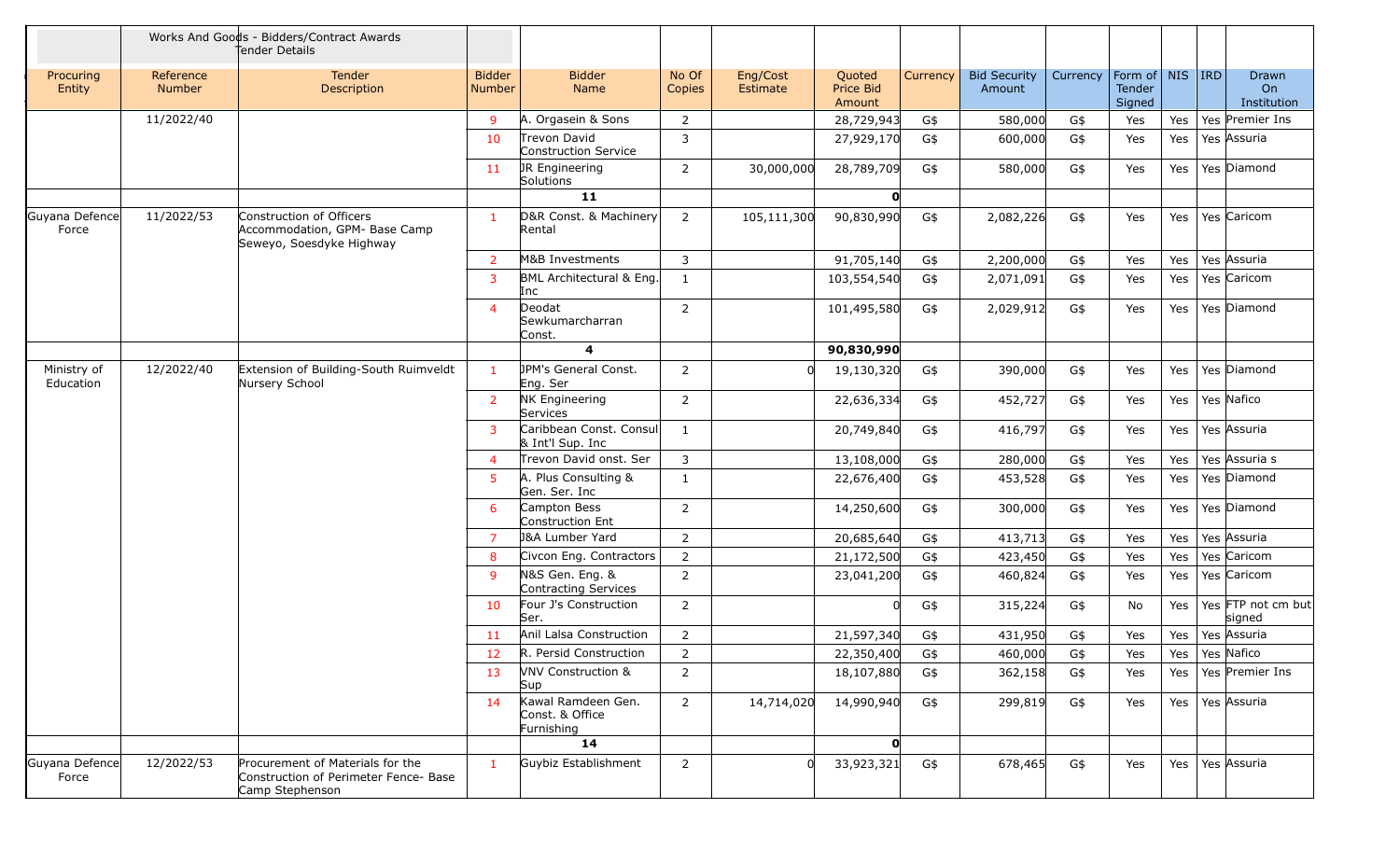|                          |                     | Works And Goods - Bidders/Contract Awards<br>Tender Details   |                                |                                    |                 |                      |                                      |          |                               |          |                                         |     |                                |
|--------------------------|---------------------|---------------------------------------------------------------|--------------------------------|------------------------------------|-----------------|----------------------|--------------------------------------|----------|-------------------------------|----------|-----------------------------------------|-----|--------------------------------|
| Procuring<br>Entity      | Reference<br>Number | <b>Tender</b><br>Description                                  | <b>Bidder</b><br><b>Number</b> | <b>Bidder</b><br>Name              | No Of<br>Copies | Eng/Cost<br>Estimate | Quoted<br><b>Price Bid</b><br>Amount | Currency | <b>Bid Security</b><br>Amount | Currency | Form of   NIS   IRD<br>Tender<br>Signed |     | Drawn<br>On<br>Institution     |
|                          | 12/2022/53          |                                                               | $\overline{2}$                 | A. Nazir & Sons<br>Contracting     | $\overline{2}$  |                      |                                      | G\$      | 727,674                       | G\$      | No                                      | Yes | Yes FTP not signed<br>nor com. |
|                          |                     |                                                               |                                | C&L Construction Inc               | $\overline{2}$  |                      | 32,917,860                           | G\$      | 658,358                       | G\$      | Yes                                     | Yes | Yes Premier                    |
|                          |                     |                                                               | ⊿                              | VAS Global                         | $\overline{2}$  |                      | 28,858,568                           | G\$      | 660,000                       | G\$      | Yes                                     | Yes | Yes Premier                    |
|                          |                     |                                                               | 5                              | Pentium Construction<br>Inc        | $\overline{2}$  |                      | 32,686,760                           | G\$      | 868,149                       | G\$      | Yes                                     | Yes | Yes Premier                    |
|                          |                     |                                                               | -6                             | New Castle Ent.                    | $\overline{2}$  |                      | 289,594,000                          | G\$      | 579,188                       | G\$      | Yes                                     | Yes | Yes Caricom                    |
|                          |                     |                                                               | -7                             | Singh & Son Const.                 | 2               |                      | 26,328,820                           | G\$      | 526,580                       | G\$      | Yes                                     | Yes | Yes Assuria                    |
|                          |                     |                                                               | 8                              | Memorex Enterpries                 | 2               |                      | 22,937,775                           | G\$      | 460,000                       | G\$      | Yes                                     | Yes | Yes Assuria                    |
|                          |                     |                                                               | -9                             | BML Architectural & Eng.<br>Inc    | 2               |                      | 36,715,430                           | G\$      | 734,309                       | G\$      | Yes                                     | Yes | Yes Caricom                    |
|                          |                     |                                                               |                                | $\mathbf{9}$                       |                 |                      | $\mathbf{o}$                         |          |                               |          |                                         |     |                                |
| Ministry of<br>Education | 13/2022/40          | Construction of Physics Lab- Essequibo<br>Technical Institute | -1                             | Technocon Investments              | 2               |                      | 18,317,420                           | G\$      | 400,000                       | G\$      | Yes                                     | Yes | Yes Assuria                    |
|                          |                     |                                                               | 2                              | Satar & Sons Const. &<br>HW Sup.   | $\overline{2}$  |                      | 20,106,422                           | G\$      | 440,000                       | G\$      | Yes                                     | Yes | Yes Assuria                    |
|                          |                     |                                                               | 3                              | NK Engineering Ser.                | 2               |                      | 19,047,017                           | G\$      | 380,940                       | G\$      | Yes                                     | Yes | Yes Nafico                     |
|                          |                     |                                                               | ⊿                              | Builders HW Gen. Sup.<br>& Const   | 2               |                      | 19,490,160                           | G\$      | 389,803                       | G\$      | Yes                                     | Yes | Yes Assuria                    |
|                          |                     |                                                               | 5                              | K&J Persaud Contracting<br>Ser     | $\mathbf{1}$    |                      | 17,495,640                           | G\$      | 349,913                       | G\$      | Yes                                     | Yes | Yes Caricom                    |
|                          |                     |                                                               | 6                              | Imam Bacchus & Sons<br>Ltd         | 1               |                      | 18,790,420                           | G\$      | 375,808                       | G\$      | Yes                                     | Yes | Yes Caricom                    |
|                          |                     |                                                               | $\overline{7}$                 | Narine's Const. & Gen.<br>Su       | $\overline{2}$  |                      | 19,339,600                           | G\$      | 387,000                       | G\$      | Yes                                     | Yes | Yes Assuria (Copy)             |
|                          |                     |                                                               | 8                              | Mahainda A Ramkissoon              | $\overline{2}$  |                      | 19,458,320                           | G\$      | 389,166                       | G\$      | Yes                                     | Yes | Yes Caricom                    |
|                          |                     |                                                               | <sub>9</sub>                   | Trevon David Const.<br>Ser         | 3               |                      | 17,749,970                           | G\$      | 360,000                       | G\$      | Yes                                     | Yes | Yes Assuria                    |
|                          |                     |                                                               | 10                             | Golden Key Const. &<br>Supplies    | 2               |                      | 18,637,100                           | G\$      | 398,000                       | G\$      | Yes                                     | Yes | Yes Diamond                    |
|                          |                     |                                                               | 11                             | Payless General Stores             | $\overline{2}$  |                      | 18,856,880                           | G\$      | 377,138                       | G\$      | Yes                                     | Yes | Yes Caricom                    |
|                          |                     |                                                               | 12                             | <b>TRL Lumber Yard</b>             | $\mathbf{1}$    |                      | 19,050,000                           | G\$      | 359,226                       | G\$      | Yes                                     | Yes | Yes Caricom                    |
|                          |                     |                                                               | 13                             | Four J's Const. Ser                | -1              |                      | 18,458,760                           | G\$      | 369,175                       | G\$      | Yes                                     | Yes | No Assuria                     |
|                          |                     |                                                               | 14                             | Mohamed S. Ramjohn<br>Contracting  | $\overline{2}$  |                      | 17,427,480                           | G\$      | 398,000                       | G\$      | Yes                                     |     | Yes   Yes Diamond              |
|                          |                     |                                                               | 15                             | Ican Engineering &<br>Construction | $\overline{2}$  |                      | 18,369,580                           | G\$      | 367,392                       | G\$      | Yes                                     |     | Yes   Yes Assuria (<br>Copu)   |
|                          |                     |                                                               | 16                             | M. Ali Contracting &<br>Eng. Ser   | $\overline{2}$  |                      | 15,968,580                           | G\$      | 319,372                       | G\$      | Yes                                     |     | Yes   Yes Diamond              |
|                          |                     |                                                               | 17                             | Hope Family<br>Construction        | $\overline{2}$  |                      | 22,992,890                           | G\$      | 460,000                       | G\$      | Yes                                     |     | Yes   Yes   Caricom            |
|                          |                     |                                                               | 18                             | Quality Home<br>Construction       | $\overline{2}$  | 19,990,699           | 18,534,400                           | G\$      | 373,340                       | G\$      | Yes                                     |     | Yes   Yes   Caricom            |
|                          |                     |                                                               |                                | 18                                 |                 |                      | 15,968,580                           |          |                               |          |                                         |     |                                |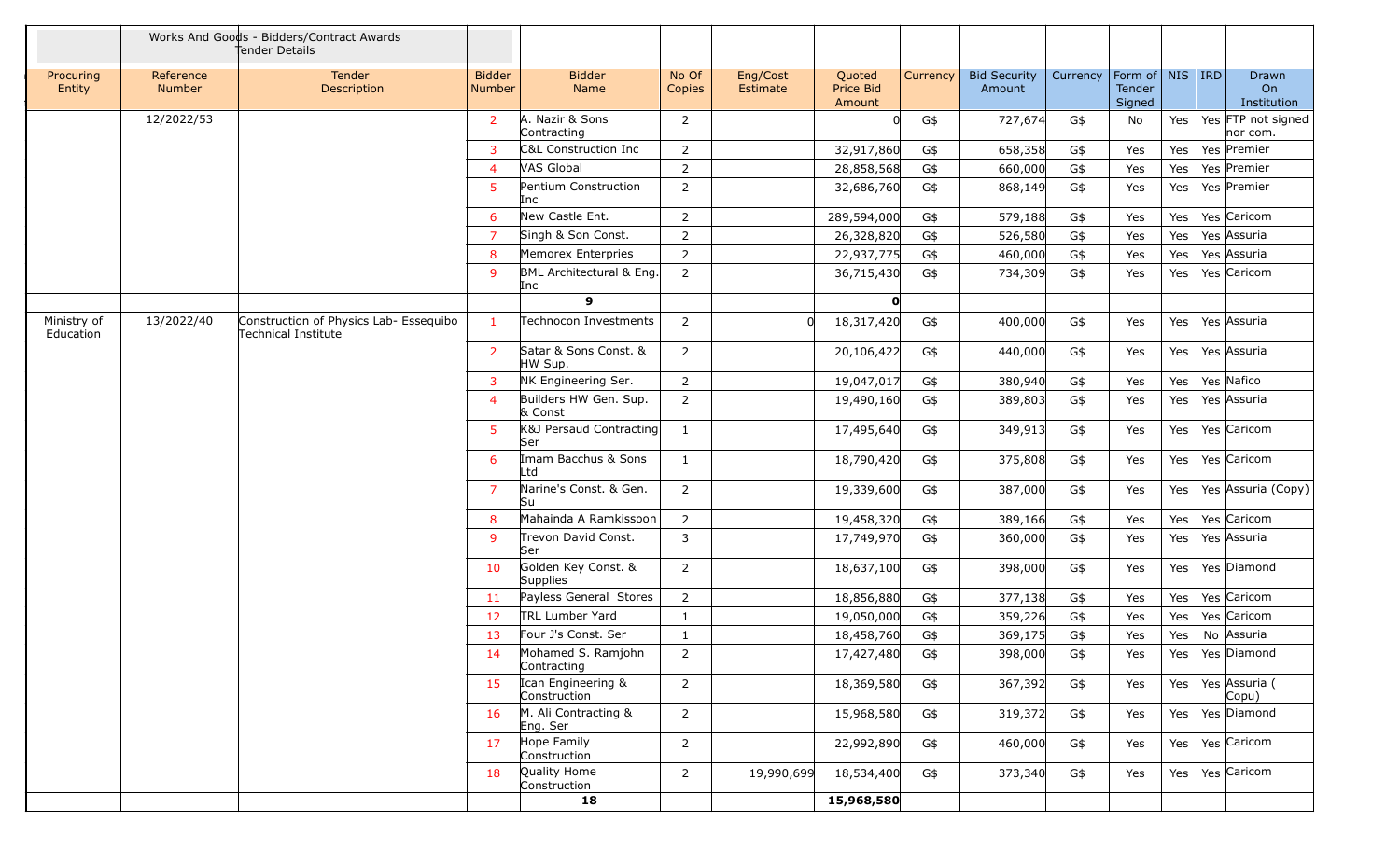|                          |                     | Works And Goods - Bidders/Contract Awards<br>Tender Details                |                                |                                              |                 |                      |                               |          |                               |             |                                         |         |                                     |
|--------------------------|---------------------|----------------------------------------------------------------------------|--------------------------------|----------------------------------------------|-----------------|----------------------|-------------------------------|----------|-------------------------------|-------------|-----------------------------------------|---------|-------------------------------------|
| Procuring<br>Entity      | Reference<br>Number | <b>Tender</b><br>Description                                               | <b>Bidder</b><br><b>Number</b> | <b>Bidder</b><br>Name                        | No Of<br>Copies | Eng/Cost<br>Estimate | Quoted<br>Price Bid<br>Amount | Currency | <b>Bid Security</b><br>Amount | Currency    | Form of   NIS   IRD<br>Tender<br>Signed |         | <b>Drawn</b><br>On<br>Institution   |
| Guyana Defence<br>Force  | 13/2022/53          | Construction of Perimeter Fence- Air<br>Corps, Air Station London, Timehri | $\mathbf{1}$                   | BML Architectural & Eng.<br>Inc              | $\overline{2}$  | 25,832,130           | 28,957,290                    | G\$      | 579,146                       | G\$         | Yes                                     | Yes     | Yes Caricom                         |
|                          |                     |                                                                            | 2                              | A. Nazir & Son<br>Contracting                | $\overline{2}$  |                      | 21,865,680                    | G\$      | 437,314                       | G\$         | Yes                                     | Yes     | Yes Caricom                         |
|                          |                     |                                                                            | 3                              | Memorex Enterprises                          | $\overline{2}$  |                      | 19,830,405                    | G\$      | 405,000                       | G\$         | Yes                                     | Yes     | Yes Assuria                         |
|                          |                     |                                                                            |                                | QA Civil Works                               | $\overline{2}$  |                      | 20,707,800                    | G\$      | 560,000                       | G\$         | Yes                                     | Yes     | Yes Caricom                         |
|                          |                     |                                                                            | 6                              | Deodat<br>Sewkumarcharran<br>Construction    | $\overline{3}$  |                      | 24,926,440                    | G\$      | 708,191                       | G\$         | Yes                                     | Yes     | Yes Diamond                         |
|                          |                     |                                                                            |                                | 5                                            |                 |                      | 19,830,405                    |          |                               |             |                                         |         |                                     |
| Ministry of<br>Education | 14/2022/40          | Construction of Sanitary Block- Agricola<br>Nursey School                  | $\mathbf{1}$                   | A. Orgasein & Sons                           | 1               |                      | 7,108,035                     | G\$      |                               | $\mathbf 0$ | Yes                                     | Yes     | Yes BSDP signed<br>not Com.         |
|                          |                     |                                                                            | 2                              | Trevor & Son Gen.<br>Const. Ser.             | 2               |                      | 7,355,260                     | G\$      |                               |             | Yes                                     | Yes     | Yes BSDP signed<br>not Com.         |
|                          |                     |                                                                            | 3                              | A. Plus Consulting &<br>Gen. Ser             | $\overline{2}$  |                      | 11,042,790                    | G\$      | 220,855                       | G\$         | Yes                                     | Yes     | Yes BSDP Com. &<br>signed           |
|                          |                     |                                                                            | $\overline{4}$                 | NK Engineering<br>Services                   | $\overline{2}$  |                      | 7,667,412                     | G\$      |                               |             | Yes                                     | Yes     | Yes BSDP Com. &<br>signed           |
|                          |                     |                                                                            | -5                             | OB Gen. Const Sup                            | 1               |                      | 6,800,000                     | G\$      |                               |             | Yes                                     | Yes     | Yes BSDP signed<br>not com          |
|                          |                     |                                                                            | 6                              | JPM Gener. Const. &<br>Eng. Ser              | 1               |                      | 5,822,564                     | G\$      |                               |             | Yes                                     | Yes     | Yes BSDP signed<br>not com          |
|                          |                     |                                                                            | $\overline{7}$                 | Caribbean Const. Consu.<br>& Int'l Supp. Inc | 1               |                      | 7,535,105                     | G\$      |                               |             | Yes                                     | Yes     | Yes BSDP Com. &<br>signed           |
|                          |                     |                                                                            | 8                              | K Kusial General<br>Contractor               | 1               |                      | 6,690,398                     | G\$      |                               |             | Yes                                     | Yes     | Yes BSDP Com. &<br>signed           |
|                          |                     |                                                                            | $\mathsf{q}$                   | Trevor David Const.<br>Ser                   | 3               |                      | 6,965,211                     | G\$      |                               |             | Yes                                     | Yes     | Yes BSDP Signed<br>not              |
|                          |                     |                                                                            | 10                             | Four J's Construction<br>Services            | $\mathbf{1}$    |                      | 7,857,619                     | G\$      |                               |             | Yes                                     | Yes     | Yes BSDP SIgned<br>not com.         |
|                          |                     |                                                                            | 11                             | Andre Eng. & Const.                          | 1               |                      | 7,303,898                     | G\$      |                               |             | Yes                                     | Yes     | Yes BSDP Com. &<br>signed           |
|                          |                     |                                                                            | 12                             | Clean Star Const. Ser                        | $\mathbf{0}$    |                      | 8,892,741                     | G\$      |                               |             | Yes                                     | Yes     | Yes BSDP Signed<br>not com          |
|                          |                     |                                                                            | 13                             | <b>Bacchus Construction</b>                  | $\mathbf 0$     |                      | 6,500,912                     | G\$      |                               |             | Yes                                     |         | Yes   Yes   BSDP Com. not<br>signed |
|                          |                     |                                                                            | 14                             | Campton Bess Const.<br>Ent.                  | $\mathbf{1}$    |                      | 7,033,241                     | G\$      |                               |             | Yes                                     | Yes     | Yes BSDP SIGNED<br>NOT COM          |
|                          |                     |                                                                            | 15                             | Civcon Engineering<br>Const                  | $\overline{2}$  |                      | 9,253,035                     | G\$      |                               |             | Yes                                     | Yes $ $ | Yes BSDPSIGNED<br>NOT COM           |
|                          |                     |                                                                            | 16                             | <b>SA General Services</b>                   | $\overline{2}$  |                      | 7,150,000                     | G\$      |                               |             | Yes                                     | Yes $ $ | Yes BSDP signed<br>not com          |
|                          |                     |                                                                            | 17                             | M&K Civil Works                              | $\mathbf{1}$    |                      | 7,485,070                     | G\$      |                               |             | Yes                                     | Yes     | Yes BSDP com &<br>signed            |
|                          |                     |                                                                            | 18                             | Felician's Contracting &<br>Gen. Ser.        | $\overline{2}$  |                      | 7,668,204                     | G\$      |                               |             | Yes                                     | Yes     | Yes BSDP signed<br>not com          |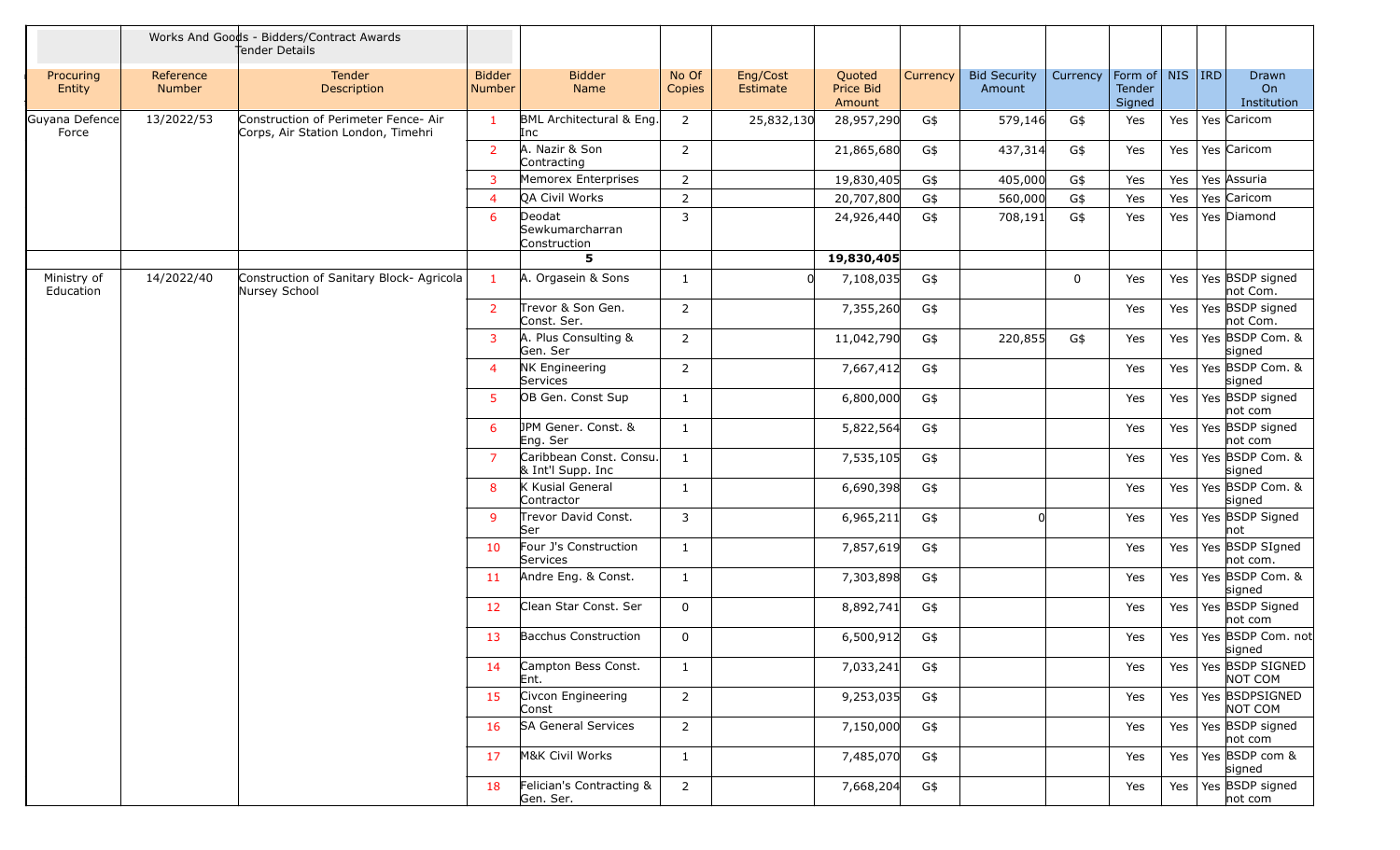|                          |                            | Works And Goods - Bidders/Contract Awards<br>Tender Details     |                         |                                                      |                 |                      |                               |          |                               |          |                                         |     |         |                                        |
|--------------------------|----------------------------|-----------------------------------------------------------------|-------------------------|------------------------------------------------------|-----------------|----------------------|-------------------------------|----------|-------------------------------|----------|-----------------------------------------|-----|---------|----------------------------------------|
| Procuring<br>Entity      | Reference<br><b>Number</b> | <b>Tender</b><br>Description                                    | <b>Bidder</b><br>Number | <b>Bidder</b><br>Name                                | No Of<br>Copies | Eng/Cost<br>Estimate | Quoted<br>Price Bid<br>Amount | Currency | <b>Bid Security</b><br>Amount | Currency | Form of   NIS   IRD<br>Tender<br>Signed |     |         | Drawn<br>O <sub>n</sub><br>Institution |
|                          | 14/2022/40                 |                                                                 | 19                      | <b>Eclipse Construction</b>                          | -1              |                      | 11,658,460                    | G\$      |                               |          | Yes                                     | Yes |         | Yes BSDP not com.<br>but signed        |
|                          |                            |                                                                 | 20                      | N&S Gen. Eng. &<br>Contracting Services              | $\overline{2}$  |                      | 11,320,045                    | G\$      |                               |          | Yes                                     | Yes |         | Yes BSDP Com. &<br>signed              |
|                          |                            |                                                                 | 21                      | Webster's Eng. &<br>Consulting                       | 1               |                      | 18,703,366                    | G\$      |                               |          | Yes                                     | Yes |         | Yes BSDP Com. &<br>signed              |
|                          |                            |                                                                 | 22                      | Ishrie Persaud<br>Contracting                        | 1               |                      | 6,969,228                     | G\$      |                               |          | Yes                                     | Yes |         | Yes BSDP signed<br>not com             |
|                          |                            |                                                                 | 23                      | Kawal Ramdeen Gen.<br>Const. & Office<br>Furnishing  | $\mathbf{1}$    |                      | 8,279,062                     | G\$      |                               |          | Yes                                     | Yes |         | Yes BSDP signed<br>not com.            |
|                          |                            |                                                                 |                         | 23                                                   |                 |                      | 5,822,564                     |          |                               |          |                                         |     |         |                                        |
| Guyana Defence<br>Force  | 14/2022/53                 | Construction of Female<br>Accommodation- Lethem Region No 9     | $\mathbf{1}$            | R, kissoon Contracting<br>Ser.                       | $\overline{2}$  | 40,859,200           | 38,473,140                    | G\$      | 770,000                       | G\$      | Yes                                     | Yes | Yes GTM |                                        |
|                          |                            |                                                                 | 2                       | QA Civil Works                                       | $\overline{2}$  |                      | 32,873,550                    | G\$      | 880,000                       | G\$      | Yes                                     | Yes |         | Yes Caricom                            |
|                          |                            |                                                                 | 3                       | Deodat<br>Sewkumarcharran<br>Construction            | $\overline{2}$  |                      | 39,962,610                    | G\$      | 799,252                       | G\$      | Yes                                     | Yes |         | Yes Diamond                            |
|                          |                            |                                                                 | $\boldsymbol{\Delta}$   | D&R Const. & Mach.<br>Rental                         | $\overline{2}$  |                      | 33,887,210                    | G\$      | 811,190                       | G\$      | Yes                                     | Yes |         | Yes Caricom                            |
|                          |                            |                                                                 | 5                       | Singh & Son Const                                    | $\overline{2}$  |                      | 43,994,150                    | G\$      | 698,400                       | G\$      | Yes                                     | Yes |         | Yes Assuria                            |
|                          |                            |                                                                 | -6                      | <b>M&amp;D Investments</b>                           | 3               |                      | 43,994,200                    | G\$      | 900,000                       | G\$      | Yes                                     | Yes |         | Yes Assuria                            |
|                          |                            |                                                                 |                         | 6                                                    |                 |                      | 32,873,550                    |          |                               |          |                                         |     |         |                                        |
| Ministry of<br>Education | 15/2022/40                 | Construction of Chemistry Lab-<br>Essequibo Technical Institute | -1                      | Mahinda A. Ramkisson<br>Const.                       | 2               |                      | 19,458,320                    | G\$      | 389,166                       | G\$      | Yes                                     | Yes |         | Yes Caricom                            |
|                          |                            |                                                                 | 2                       | M. Ali Contracting &<br>Eng. Ser.                    | 2               |                      | 15,968,580                    | G\$      | 319,372                       | G\$      | Yes                                     | Yes |         | Yes Diamond                            |
|                          |                            |                                                                 | 3                       | Hope Family<br>Construction                          | $\overline{2}$  |                      | 22,792,890                    | G\$      | 454,000                       | G\$      | Yes                                     | Yes |         | Yes Caricom                            |
|                          |                            |                                                                 | ⊿                       | Quality Home<br>Construction                         |                 |                      | 18,667,000                    | G\$      | 370,680                       | G\$      | Yes                                     | Yes |         | Yes Caricom                            |
|                          |                            |                                                                 | 5                       | Technocon Investments<br>Pro & Gen. Contrac.<br>Sol. | $\overline{2}$  |                      | 17,817,420                    | G\$      | 400,000                       | G\$      | Yes                                     | Yes |         | Yes Assuria (<br>Copy)                 |
|                          |                            |                                                                 | 6                       | Narine's Const & Gen.<br>Sup.                        | 2               |                      | 19,339,600                    | G\$      | 387,000                       | G\$      | Yes                                     |     |         | Yes   Yes Assuria (Copy)               |
|                          |                            |                                                                 | $\overline{7}$          | Imam Bacchus & Sons<br>Ltd                           | $\mathbf{1}$    |                      | 18,674,420                    | G\$      | 373,488                       | G\$      | Yes                                     | Yes |         | Yes Caricom                            |
|                          |                            |                                                                 | 8                       | K&J Persaud Contracting<br>Ser.                      | $\mathbf{1}$    |                      | 17,495,640                    | G\$      | 349,913                       | G\$      | Yes                                     |     |         | Yes   Yes   Caricom                    |
|                          |                            |                                                                 | 9                       | Golden Key Construction<br>& Supply                  | $\overline{2}$  |                      | 186,371                       | G\$      | 398,000                       | G\$      | Yes                                     |     |         | Yes   Yes Diamond                      |
|                          |                            |                                                                 | 10                      | Satar Mohamed & Son<br>Const. HW Sup                 | $\overline{2}$  |                      | 20,106,422                    | G\$      | 440,000                       | G\$      | Yes                                     |     |         | Yes   Yes   Assuria                    |
|                          |                            |                                                                 | 11                      | NKEngineering Services                               | $2^{\circ}$     |                      | 19,047,017                    | G\$      | 380,940                       | G\$      | Yes                                     |     |         | Yes   Yes Nafico                       |
|                          |                            |                                                                 | 12                      | Payless General Store                                | $\mathbf{1}$    |                      | 18,856,880                    | G\$      | 377,138                       | G\$      | Yes                                     |     |         | Yes   Yes $\sqrt{C}$ Caricom           |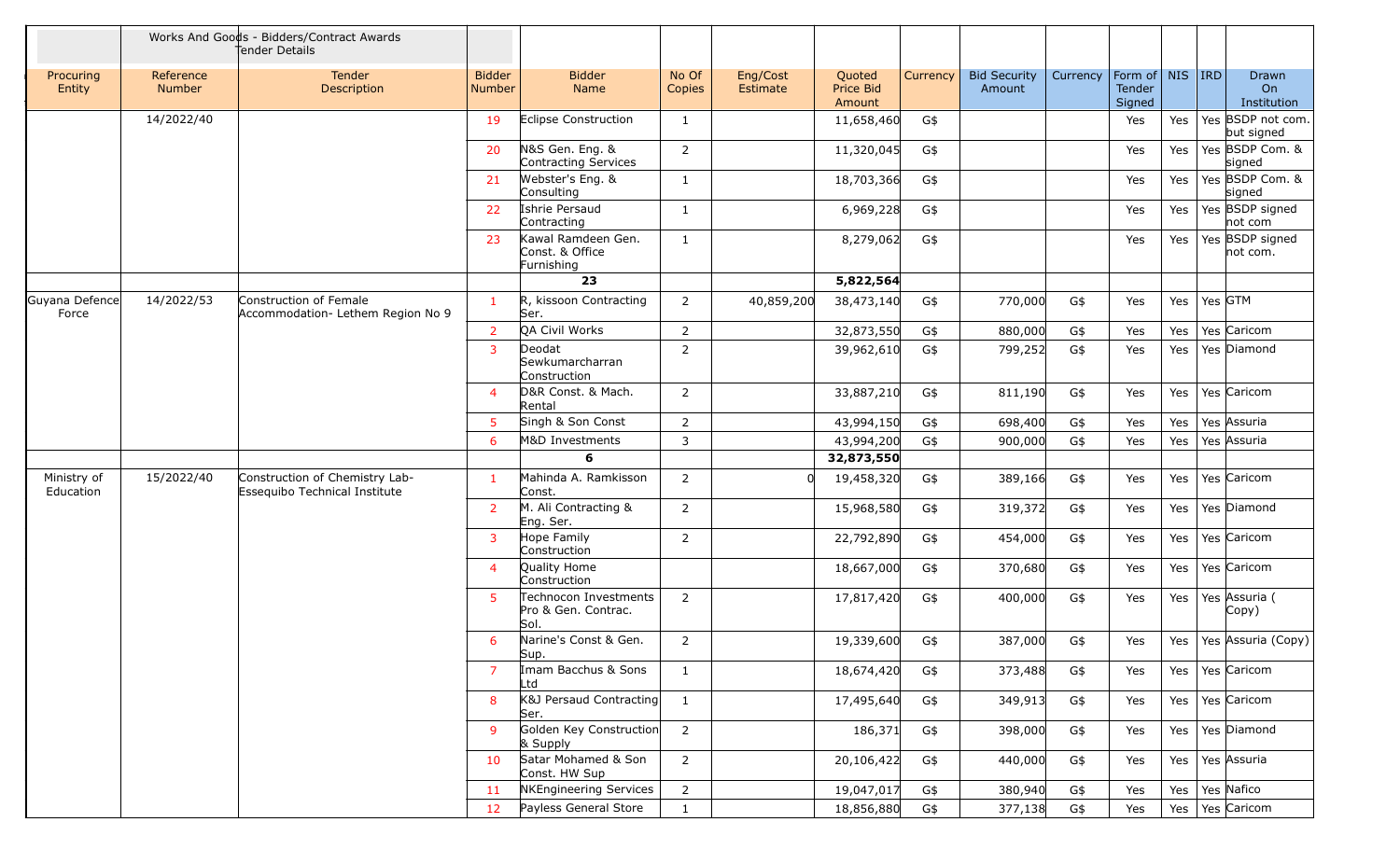|                                                            |                     | Works And Goods - Bidders/Contract Awards<br>Tender Details                                                      |                                |                                                     |                 |                      |                                      |          |                               |          |                                     |     |                            |
|------------------------------------------------------------|---------------------|------------------------------------------------------------------------------------------------------------------|--------------------------------|-----------------------------------------------------|-----------------|----------------------|--------------------------------------|----------|-------------------------------|----------|-------------------------------------|-----|----------------------------|
| Procuring<br>Entity                                        | Reference<br>Number | <b>Tender</b><br>Description                                                                                     | <b>Bidder</b><br><b>Number</b> | <b>Bidder</b><br>Name                               | No Of<br>Copies | Eng/Cost<br>Estimate | Quoted<br><b>Price Bid</b><br>Amount | Currency | <b>Bid Security</b><br>Amount | Currency | Form of NIS IRD<br>Tender<br>Signed |     | Drawn<br>On<br>Institution |
|                                                            | 15/2022/40          |                                                                                                                  | 13                             | Trevor David Const Ser                              | 3               |                      | 17,749,970                           | G\$      | 360,000                       | G\$      | Yes                                 | Yes | Yes Assuria                |
|                                                            |                     |                                                                                                                  | 14                             | Ican Eng. & Const                                   | $\overline{2}$  |                      | 18,355,820                           | G\$      | 367,116                       | G\$      | Yes                                 | Yes | Yes Assuria                |
|                                                            |                     |                                                                                                                  | 15                             | <b>TRL Lumber Yard</b>                              | 2               |                      | 17,961,300                           | G\$      | 381,000                       | G\$      | Yes                                 | Yes | Yes Caricom                |
|                                                            |                     |                                                                                                                  | 16                             | Four J's Const. Ser                                 | 1               |                      | 18,458,760                           | G\$      | 369,175                       | G\$      | Yes                                 | Yes | No Assuria                 |
|                                                            |                     |                                                                                                                  | 17                             | Mohamed S. Ramjohn<br>Contracting Services          | $\overline{2}$  |                      | 1,750,748                            | G\$      | 398,000                       | G\$      | Yes                                 | Yes | Yes Diamond                |
|                                                            |                     |                                                                                                                  | 18                             | Builders Eng. & Arch.<br>Consul.                    | $\overline{2}$  |                      | 19,490,160                           | G\$      | 389,803                       | G\$      | Yes                                 | Yes | Yes Assuria                |
|                                                            |                     |                                                                                                                  | 19                             | Kawal Ramdeen Gen.<br>Const. & Office<br>Furnishing | $\overline{2}$  | 19,990,699           | 18,748,040                           | G\$      | 378,961                       | G\$      | Yes                                 | Yes | Yes Assuria                |
|                                                            |                     |                                                                                                                  |                                | 19                                                  |                 |                      | 186,371                              |          |                               |          |                                     |     |                            |
| Guyana Defence<br>Force                                    | 15/2022/53          | Construction of Female<br>Accomodation-Mabaruma Region no 1                                                      | $\mathbf{1}$                   | Singh & Son<br>Construction                         | 2               |                      | 34,919,900                           | G\$      | 787,400                       | G\$      | Yes                                 | Yes | Yes Assuria                |
|                                                            |                     |                                                                                                                  | 2                              | Deodat<br>Sewkumarcharran<br>Construction           | 2               |                      | 35,409,580                           | G\$      | 498,528                       | G\$      | Yes                                 | Yes | Yes Diamond                |
|                                                            |                     |                                                                                                                  | 3                              | QA ivil Works                                       | 2               |                      | 31,937,620                           | G\$      | 760,000                       | G\$      | Yes                                 | Yes | Yes Caricom                |
|                                                            |                     |                                                                                                                  | $\boldsymbol{\Delta}$          | Supreme Contracting &<br>Sup.                       | $\overline{2}$  |                      | 45,658,300                           | G\$      | 913,166                       | G\$      | Yes                                 | Yes | Yes Caricom                |
|                                                            |                     |                                                                                                                  | 5                              | D&R Const. & Mach.<br>Ren.                          | $\overline{2}$  | 36,073,100           | 29,108,500                           | G\$      | 809,200                       | G\$      | Yes                                 | Yes | Yes Caricom                |
|                                                            |                     |                                                                                                                  |                                | 5                                                   |                 |                      | 29,108,500                           |          |                               |          |                                     |     |                            |
|                                                            | 16/2022/53          | Procurement of Materials for<br>Construction of Northern Perimeter<br>Fence and Revetment Base Camp<br>Ayanganna | $\mathbf{1}$                   | Memorex Ent                                         | 2               | n.                   | 27,790,927                           | G\$      | 570,000                       | G\$      | Yes                                 | Yes | Yes Assuria                |
|                                                            |                     |                                                                                                                  | 2                              | Guybiz Establishment                                | $\overline{2}$  |                      | 24,718,140                           | G\$      | 494,362                       | G\$      | Yes                                 | Yes | Yes Assuria                |
|                                                            |                     |                                                                                                                  | 3                              | A. Nazir & Son Contrac.<br>& Gen. Sup               |                 |                      |                                      | G\$      | 648,674                       | G\$      | No                                  | Yes | Yes Assuria                |
|                                                            |                     |                                                                                                                  | $\boldsymbol{4}$               | Singh & Singh<br>Construction                       | 2               |                      | 32,735,020                           | G\$      | 654,720                       | G\$      | Yes                                 | Yes | Yes Assuria                |
|                                                            |                     |                                                                                                                  | 5                              | <b>VAS Global</b>                                   | 2               |                      | 59,483,007                           | G\$      | 660,000                       | G\$      | Yes                                 | Yes | Yes Premier Ins            |
|                                                            |                     |                                                                                                                  |                                | 5                                                   |                 |                      | $\mathbf{O}$                         |          |                               |          |                                     |     |                            |
| Min. of Labour<br>Human Services<br>and Social<br>Security | 23/2022/39          | Supply and Delivery of Non- Perishable<br>Dietary Supplies Lots 1-4                                              | $\overline{1}$                 | Najab Trading Ent. L1                               |                 |                      | 25,119,135                           | G\$      |                               |          |                                     |     |                            |
|                                                            |                     |                                                                                                                  | - 1                            | Najab Trading Ent. L4                               |                 |                      | 23,950,044                           | G\$      |                               |          |                                     |     |                            |
|                                                            |                     |                                                                                                                  | -1                             | Najab Trading Ent. L3                               | $\overline{2}$  | $\Omega$             | 49,162,320                           | G\$      | 1,960,169                     | G\$      | Yes                                 | 0   | Yes Assuria                |
|                                                            |                     |                                                                                                                  | 2                              | Kerry Jarvis L2                                     | $\overline{2}$  |                      | 15,327,722                           | G\$      | 720,000                       | G\$      | Yes                                 | Yes | Yes Premier Ins            |
|                                                            |                     |                                                                                                                  | 2                              | Kerry Jarvis L4                                     |                 |                      | 79,483,793                           | G\$      |                               |          |                                     |     |                            |
|                                                            |                     |                                                                                                                  | 3                              | A&Z Halal Butchery L2                               |                 |                      | 16,359,669                           | G\$      |                               |          |                                     |     |                            |
|                                                            |                     |                                                                                                                  | 3                              | A&Z Halal Butchery L4                               |                 |                      | 18,607,842                           | G\$      |                               |          |                                     |     |                            |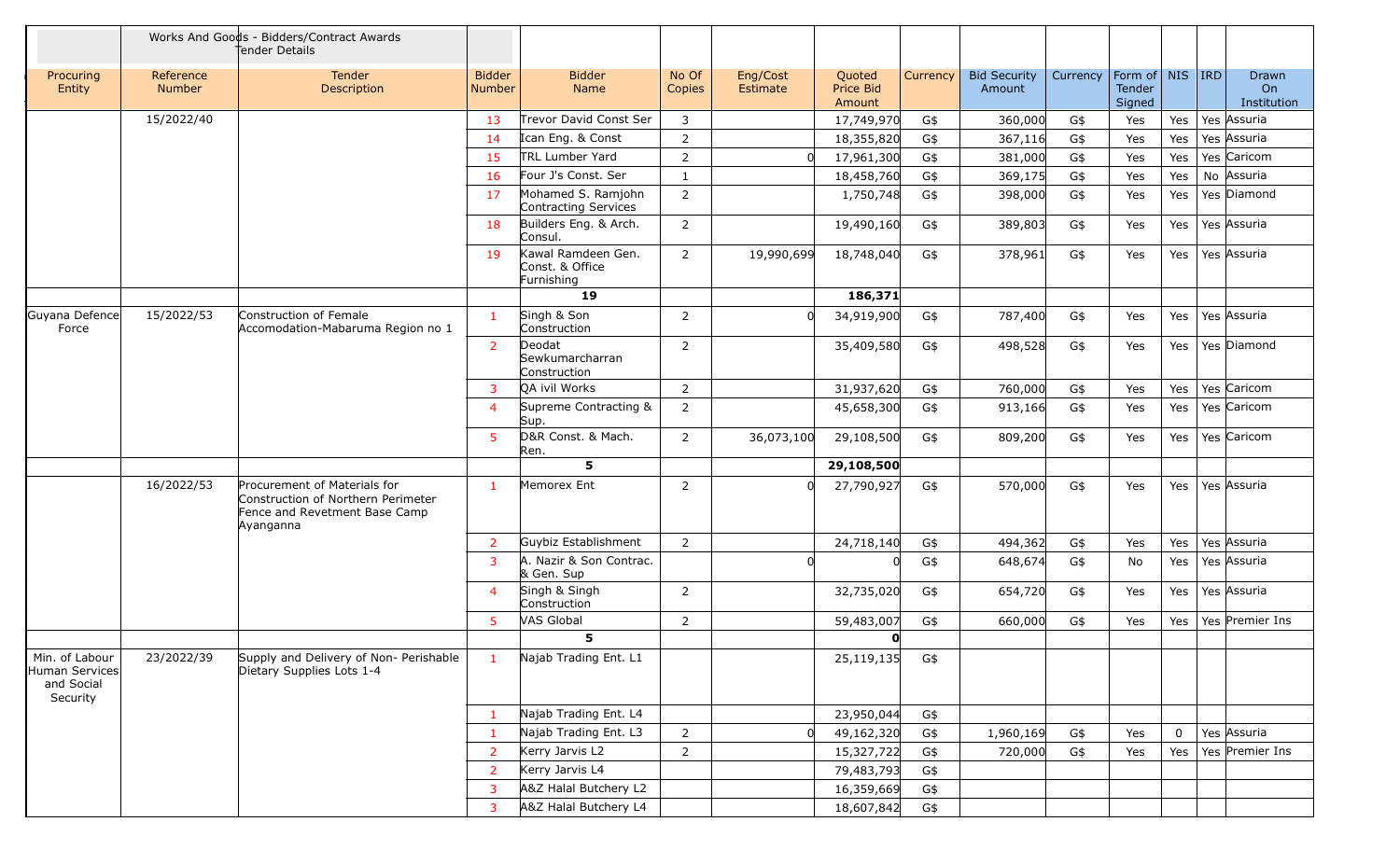|                     |                     | Works And Goods - Bidders/Contract Awards<br>Tender Details |                          |                                                    |                 |                      |                               |          |                               |          |                                         |     |                              |
|---------------------|---------------------|-------------------------------------------------------------|--------------------------|----------------------------------------------------|-----------------|----------------------|-------------------------------|----------|-------------------------------|----------|-----------------------------------------|-----|------------------------------|
| Procuring<br>Entity | Reference<br>Number | Tender<br>Description                                       | <b>Bidder</b><br>Number  | <b>Bidder</b><br>Name                              | No Of<br>Copies | Eng/Cost<br>Estimate | Quoted<br>Price Bid<br>Amount | Currency | <b>Bid Security</b><br>Amount | Currency | Form of   NIS   IRD<br>Tender<br>Signed |     | Drawn<br>On<br>Institution   |
|                     | 23/2022/39          |                                                             | 3                        | A&Z Halal Butchery L3                              |                 |                      | 40,510,071                    | G\$      |                               |          |                                         |     |                              |
|                     |                     |                                                             | -3                       | A&Z Halal Butchery L1                              | $\overline{2}$  |                      | 16,545,663                    | G\$      | 1,920,465                     | G\$      | Yes                                     | Yes | Yes Premier Ins              |
|                     |                     |                                                             | $\overline{\mathcal{A}}$ | HR Distributors L4                                 |                 |                      | 19,998,090                    | G\$      |                               |          |                                         |     |                              |
|                     |                     |                                                             | $\overline{4}$           | HR Distributors L3                                 |                 |                      | 44,490,780                    | G\$      |                               |          |                                         |     |                              |
|                     |                     |                                                             | $\overline{4}$           | HR Distributors L2                                 |                 |                      | 14,468,110                    | G\$      |                               |          |                                         |     |                              |
|                     |                     |                                                             | $\overline{4}$           | HR Distributors L1                                 | $\overline{2}$  |                      | 22,389,030                    | G\$      | 2,100,000                     | G\$      | Yes                                     | Yes | Yes Caricom Ins              |
|                     |                     |                                                             | -5                       | P. Ramroop & Sons L4                               |                 |                      | 14,752,962                    | G\$      |                               |          |                                         |     |                              |
|                     |                     |                                                             | -5                       | P. Ramroop & Sons L3                               |                 |                      | 31,442,877                    | G\$      |                               |          |                                         |     |                              |
|                     |                     |                                                             | -5                       | P. Ramroop & Sons L1                               | $\mathbf{1}$    |                      | 14,195,645                    | G\$      | 1,426,799                     | G\$      | Yes                                     | Yes | Yes Caricom Ins              |
|                     |                     |                                                             | -5                       | P. Ramroop & Sons L2                               |                 |                      | 10,948,450                    | G\$      |                               |          |                                         |     |                              |
|                     |                     |                                                             | 6                        | Congenial Super Centre<br>ר ו                      |                 |                      | 48,234,105                    | G\$      |                               |          |                                         |     |                              |
|                     |                     |                                                             | 6                        | Congenial Super Centre<br>$\overline{2}$           |                 |                      | 13,860,595                    | G\$      |                               |          |                                         |     |                              |
|                     |                     |                                                             | 6                        | Congenial Super Centre                             | $\mathbf{1}$    |                      | 16,414,263                    | G\$      | 1,926,701                     | G\$      | Yes                                     | Yes | Yes Assuria                  |
|                     |                     |                                                             | 6                        | Congenial Super Centre<br>L4                       |                 |                      | 17,826,075                    | G\$      |                               |          |                                         |     |                              |
|                     |                     |                                                             | 7                        | S&K Const. & Consult. &<br>General Supplies Inc L4 |                 |                      | 18,728,991                    | G\$      |                               |          |                                         |     |                              |
|                     |                     |                                                             | $\overline{7}$           | S&K Const. & Consult. &<br>General Supplies Inc L2 |                 |                      | 16,371,999                    | G\$      |                               |          |                                         |     |                              |
|                     |                     |                                                             | -7                       | S&K Const. & Consult. &<br>General Supplies Inc L3 |                 |                      | 40,120,164                    | G\$      |                               |          |                                         |     |                              |
|                     |                     |                                                             | -7                       | S&K Const. & Consult. &<br>General Supplies Inc L1 | $\overline{2}$  |                      | 20,474,937                    | G\$      | 1,913,922                     | G\$      | Yes                                     | Yes | Yes Caricom Ins              |
|                     |                     |                                                             | 8                        | The New Doctor's Clinic<br>L2                      |                 |                      | 24,897,760                    | G\$      |                               |          |                                         |     |                              |
|                     |                     |                                                             | 8                        | The New Doctor's Clinic<br>∣ 1                     | 2               |                      | 31,093,000                    | G\$      | 3,476,357                     | G\$      | Yes                                     | Yes | Yes Caricom Ins              |
|                     |                     |                                                             | 8                        | The New Doctor's Clinic<br>L4                      |                 |                      | 37,878,840                    | G\$      |                               |          |                                         |     |                              |
|                     |                     |                                                             | 8                        | The New Doctor's Clinic<br>L3                      |                 |                      | 79,948,260                    | G\$      |                               |          |                                         |     |                              |
|                     |                     |                                                             | $\mathsf{q}$             | Molo Enterprise L4                                 |                 |                      | 15,567,300                    | $G\$     |                               |          |                                         |     |                              |
|                     |                     |                                                             | -9                       | Molo Enterprise L3                                 |                 |                      | 36,287,460                    | G\$      |                               |          |                                         |     |                              |
|                     |                     |                                                             | -9                       | Molo Enterprise L2                                 |                 |                      | 14,243,355                    | G\$      |                               |          |                                         |     |                              |
|                     |                     |                                                             | -9                       | Molo Enterprise L1                                 | $\overline{2}$  |                      | 17,189,280                    | G\$      | 1,656,000                     | G\$      | Yes                                     | Yes | Yes Citizen Bank<br>(Cheque) |
|                     |                     |                                                             | 10                       | Angat Ganesh Building &<br>Gen Const L4            |                 |                      | 19,060,591                    | G\$      |                               |          |                                         |     |                              |
|                     |                     |                                                             | 10                       | Angat Ganesh Building &<br>Gen Const L3            |                 |                      | 34,762,053                    | G\$      |                               |          |                                         |     |                              |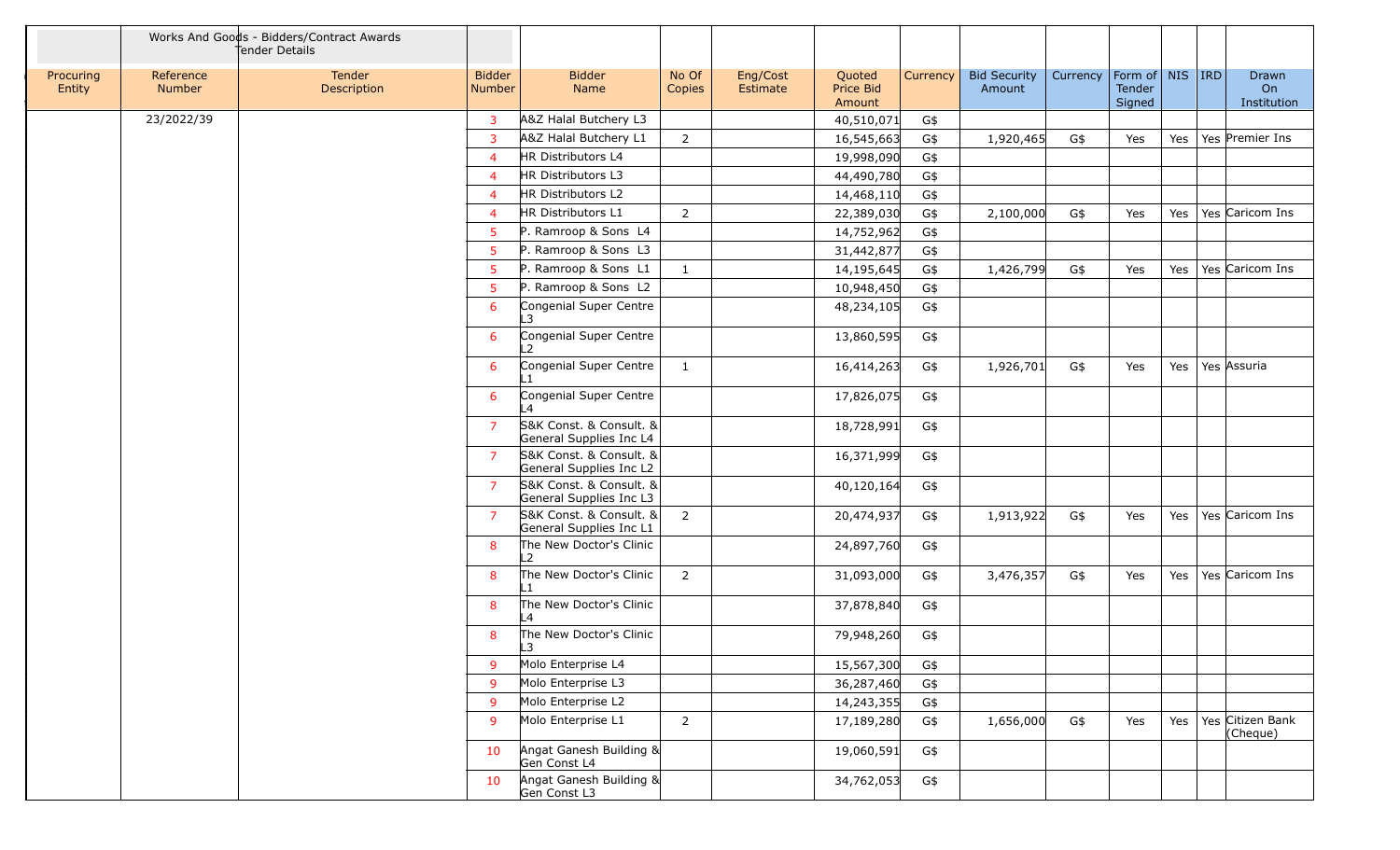|                     |                     | Works And Goods - Bidders/Contract Awards<br>tender Details     |                                |                                           |                 |                      |                               |                 |                               |          |                                         |     |                                               |
|---------------------|---------------------|-----------------------------------------------------------------|--------------------------------|-------------------------------------------|-----------------|----------------------|-------------------------------|-----------------|-------------------------------|----------|-----------------------------------------|-----|-----------------------------------------------|
| Procuring<br>Entity | Reference<br>Number | Tender<br>Description                                           | <b>Bidder</b><br><b>Number</b> | <b>Bidder</b><br>Name                     | No Of<br>Copies | Eng/Cost<br>Estimate | Quoted<br>Price Bid<br>Amount | <b>Currency</b> | <b>Bid Security</b><br>Amount | Currency | Form of   NIS   IRD<br>Tender<br>Signed |     | <b>Drawn</b><br>O <sub>n</sub><br>Institution |
|                     | 23/2022/39          |                                                                 | 10                             | Angat Ganesh Building &<br>Gen Const L2   |                 |                      | 15,788,838                    | G\$             |                               |          |                                         |     |                                               |
|                     |                     |                                                                 | 10                             | Angat Ganesh Building &<br>Gen Const L1   | 1               |                      | 20,159,369                    | G\$             | 1,795,418                     | G\$      | Yes                                     | Yes | Yes Assuria                                   |
|                     |                     |                                                                 | -11                            | Memorex Enterprise L4                     |                 |                      | 14,257,395                    | G\$             | 297,000                       | G\$      |                                         |     | Assuria                                       |
|                     |                     |                                                                 | -11                            | Memorex Enterprise L3                     |                 |                      | 30,647,970                    | G\$             | 620,000                       | G\$      |                                         |     | Assuria                                       |
|                     |                     |                                                                 | -11                            | Memorex Enterprise L2                     |                 |                      | 11,685,440                    | G\$             | 245,000                       | G\$      |                                         |     | Assuria                                       |
|                     |                     |                                                                 | -11                            | Memorex Enterprise L1                     | $\overline{2}$  |                      | 13,873,638                    | G\$             | 280,000                       | G\$      |                                         |     | Assuria                                       |
|                     |                     |                                                                 | 12                             | <b>ARS Investment L1</b>                  | $\overline{2}$  |                      | 14,621,894                    | G\$             | 292,438                       | G\$      |                                         |     | Premier Ins                                   |
|                     |                     |                                                                 | -13                            | R. Wharton Mini Mart L2                   | $\overline{2}$  |                      | 12,536,694                    | G\$             | 250,734                       | G\$      |                                         |     | RBL (Cheque)                                  |
|                     |                     |                                                                 | 14                             | Survival Shopping<br>Complex L3           |                 |                      | 31,878,936                    | G\$             |                               |          |                                         |     |                                               |
|                     |                     |                                                                 | 14                             | Survival Shopping<br>Complex L1           | $\mathbf{1}$    |                      | 16,283,422                    | G\$             | 963,248                       | G\$      |                                         |     | Diamond Ins                                   |
|                     |                     |                                                                 | 15                             | DBL Group L4                              |                 |                      | 14,883,597                    | G\$             |                               |          |                                         |     |                                               |
|                     |                     |                                                                 | 15                             | DBL Group L3                              |                 |                      | 31,934,709                    | G\$             |                               |          |                                         |     |                                               |
|                     |                     |                                                                 | <b>15</b>                      | DBL Group L2                              | $\overline{2}$  |                      | 12,670,011                    | G\$             | 1,600,000                     | G\$      |                                         |     | Caricom Ins                                   |
|                     |                     |                                                                 |                                | 48                                        |                 |                      | 10,948,450                    |                 |                               |          |                                         |     |                                               |
|                     | 24/2022/39          | Supply and Delivery of Field Materials<br>and Supplies Lots 1-4 |                                | Regal Stationery &<br>Computer Centre L5  |                 |                      | 87,210                        | G\$             |                               |          |                                         |     |                                               |
|                     |                     |                                                                 | $\overline{1}$                 | Prestige Distribution<br>Service L6       |                 |                      | 90,060,000                    | G\$             |                               |          |                                         |     |                                               |
|                     |                     |                                                                 | -1                             | Prestige Distribution<br>Service L5       |                 |                      | 147,340                       | G\$             |                               |          |                                         |     |                                               |
|                     |                     |                                                                 | -1                             | Prestige Distribution<br>Service L2       |                 |                      | 1,978,690                     | G\$             |                               |          |                                         |     |                                               |
|                     |                     |                                                                 | $\mathbf{1}$                   | Prestige Distribution<br>Service L1       | $\mathbf{1}$    |                      | 1,595,575                     | G\$             | 80,000                        | G\$      | Yes                                     | Yes | Yes Assuria                                   |
|                     |                     |                                                                 | $\mathbf{1}$                   | Prestige Distribution<br>Service L8       |                 |                      | 3,941,665                     | G\$             |                               |          |                                         |     |                                               |
|                     |                     |                                                                 | $\mathbf{1}$                   | Prestige Distribution<br>Service L7       |                 |                      | 130,000                       | G\$             |                               |          |                                         |     |                                               |
|                     |                     |                                                                 | 2                              | Regal Stationery &<br>Computer Centre L18 |                 |                      | 91,656                        | G\$             |                               |          |                                         |     |                                               |
|                     |                     |                                                                 | $\overline{2}$                 | Regal Stationery &<br>Computer Centre L7  |                 |                      | 75,240                        | G\$             |                               |          |                                         |     |                                               |
|                     |                     |                                                                 | 2                              | Regal Stationery &<br>Computer Centre L6  |                 |                      | 56,544                        | $G$ \$          |                               |          |                                         |     |                                               |
|                     |                     |                                                                 | <sup>2</sup>                   | Regal Stationery &<br>Computer Centre L4  |                 |                      | 43,094                        | $G$ \$          |                               |          |                                         |     |                                               |
|                     |                     |                                                                 | $\overline{2}$                 | Regal Stationery &<br>Computer Centre L3  |                 |                      | 224,314                       | $G$ \$          |                               |          |                                         |     |                                               |
|                     |                     |                                                                 | <sup>2</sup>                   | Regal Stationery &<br>Computer Centre L2  |                 |                      | 662,052                       | G\$             |                               |          |                                         |     |                                               |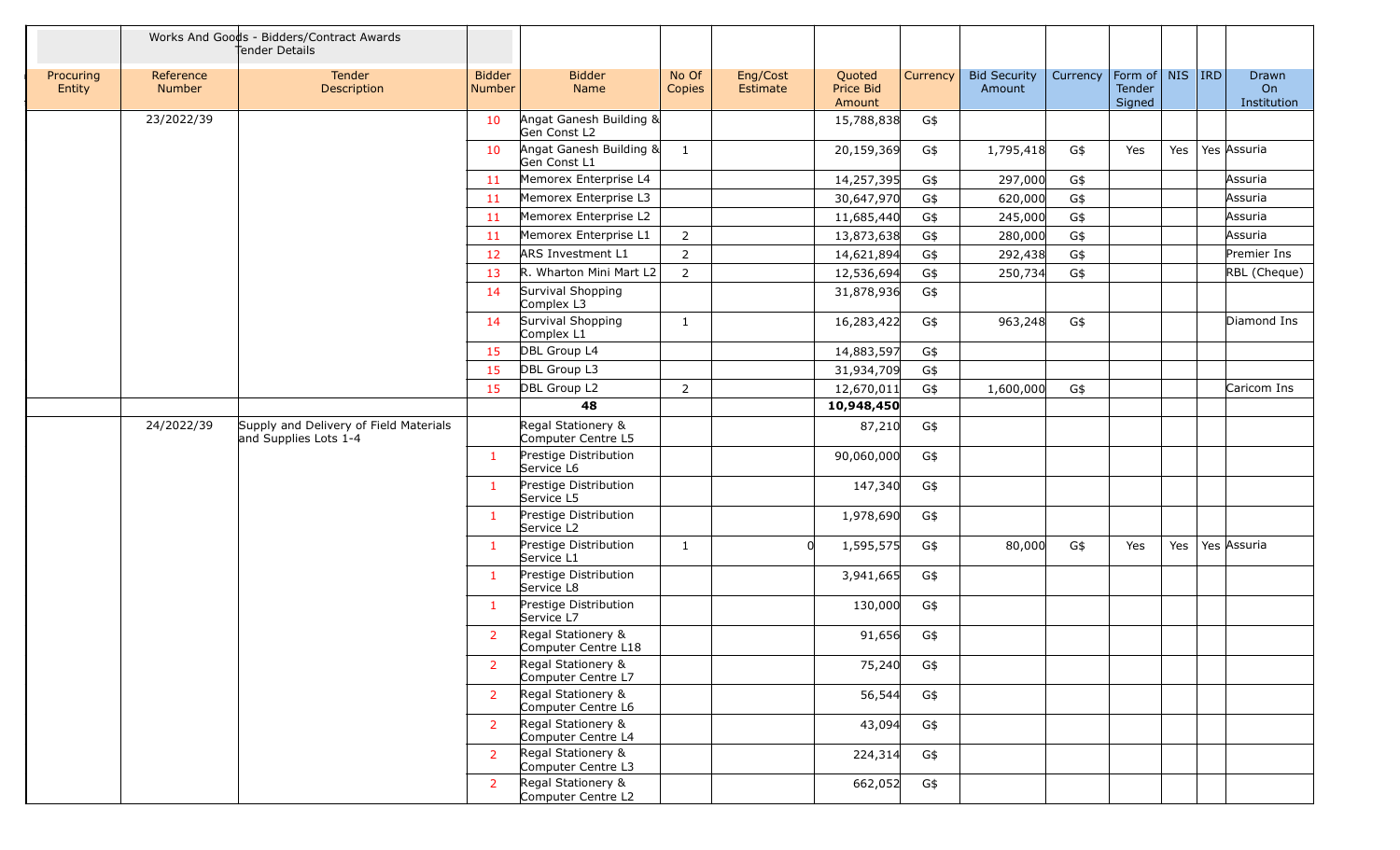|                     |                     | Works And Goods - Bidders/Contract Awards<br>tender Details |                                |                                          |                 |                      |                               |                 |                               |          |                                         |                             |                            |
|---------------------|---------------------|-------------------------------------------------------------|--------------------------------|------------------------------------------|-----------------|----------------------|-------------------------------|-----------------|-------------------------------|----------|-----------------------------------------|-----------------------------|----------------------------|
| Procuring<br>Entity | Reference<br>Number | Tender<br>Description                                       | <b>Bidder</b><br><b>Number</b> | <b>Bidder</b><br>Name                    | No Of<br>Copies | Eng/Cost<br>Estimate | Quoted<br>Price Bid<br>Amount | <b>Currency</b> | <b>Bid Security</b><br>Amount | Currency | Form of   NIS   IRD<br>Tender<br>Signed |                             | Drawn<br>On<br>Institution |
|                     | 24/2022/39          |                                                             | $\overline{2}$                 | Regal Stationery &<br>Computer Centre L1 | 2               |                      | 651,008                       | G\$             |                               |          | Yes                                     | Yes $\vert$ Yes $\vert$ BSD | Completed &<br>Signed      |
|                     |                     |                                                             | $\overline{\mathbf{3}}$        | Angat Ganesh Building<br>L2              |                 |                      | 12,176,700                    | G\$             |                               |          |                                         |                             |                            |
|                     |                     |                                                             | $\overline{\mathbf{3}}$        | Angat Ganesh Building<br>L8              |                 |                      | 3,639,600                     | G\$             |                               |          |                                         |                             |                            |
|                     |                     |                                                             | $\overline{\mathbf{3}}$        | Angat Ganesh Building<br>$\overline{7}$  |                 |                      | 1,283,440                     | G\$             |                               |          |                                         |                             |                            |
|                     |                     |                                                             | $\overline{\mathbf{3}}$        | Angat Ganesh Building<br>L6              |                 |                      | 1,104,000                     | G\$             |                               |          |                                         |                             |                            |
|                     |                     |                                                             | $\overline{\mathbf{3}}$        | Angat Ganesh Building<br>L5              |                 |                      | 2,049,000                     | G\$             |                               |          |                                         |                             |                            |
|                     |                     |                                                             | $\overline{\mathbf{3}}$        | Angat Ganesh Building<br>L4              |                 |                      | 2,250,000                     | $G\$            |                               |          |                                         |                             |                            |
|                     |                     |                                                             | $\overline{\mathbf{3}}$        | Angat Ganesh Building<br>L3              |                 |                      | 7,776,024                     | G\$             |                               |          |                                         |                             |                            |
|                     |                     |                                                             | $\overline{\mathbf{3}}$        | Angat Ganesh Building<br>$\overline{1}$  | $\mathbf{1}$    |                      | 15,044,080                    | G\$             | 90,640                        | G\$      | Yes                                     | Yes                         | Yes Assuria                |
|                     |                     |                                                             | $\overline{4}$                 | Ele's Trading &<br>Hardware L8           |                 |                      | 1,890,000                     | G\$             |                               |          |                                         |                             |                            |
|                     |                     |                                                             | $\overline{4}$                 | Ele's Trading &<br>Hardware L7           |                 |                      | 1,040,040                     | G\$             |                               |          |                                         |                             |                            |
|                     |                     |                                                             | $\overline{4}$                 | Ele's Trading &<br>Hardware L6           |                 |                      | 1,134,000                     | G\$             |                               |          |                                         |                             |                            |
|                     |                     |                                                             | $\overline{4}$                 | Ele's Trading &<br>Hardware L5           |                 |                      | 1,305,000                     | G\$             |                               |          |                                         |                             |                            |
|                     |                     |                                                             | $\overline{4}$                 | Ele's Trading &<br>Hardware L4           |                 |                      | 486,000                       | G\$             |                               |          |                                         |                             |                            |
|                     |                     |                                                             | $\overline{4}$                 | Ele's Trading &<br>Hardware L3           |                 |                      | 4,811,796                     | G\$             |                               |          |                                         |                             |                            |
|                     |                     |                                                             | $\overline{4}$                 | Ele's Trading &<br>Hardware L2           |                 |                      | 22,558,500                    | G\$             |                               |          |                                         |                             |                            |
|                     |                     |                                                             | $\overline{4}$                 | Ele's Trading &<br>Hardware L1           | $\overline{2}$  |                      | 12,923,460                    | G\$             | 27,000                        | G\$      | Yes                                     | Yes                         | Yes Caricom Ins            |
|                     |                     |                                                             | -5                             | AZ Halal Butcher L8                      |                 |                      | 2,929,176                     | G\$             |                               |          |                                         |                             |                            |
|                     |                     |                                                             | .5                             | AZ Halal Butcher L7                      |                 |                      | 1,950,300                     | G\$             |                               |          |                                         |                             |                            |
|                     |                     |                                                             | -5                             | AZ Halal Butcher L6                      |                 |                      | 935,712                       | G\$             |                               |          |                                         |                             |                            |
|                     |                     |                                                             | -5                             | AZ Halal Butcher L5                      |                 |                      | 26,691,075                    | G\$             |                               |          |                                         |                             |                            |
|                     |                     |                                                             | -5                             | AZ Halal Butcher L4                      |                 |                      | 2,525,850                     | G\$             |                               |          |                                         |                             |                            |
|                     |                     |                                                             | -5                             | AZ Halal Butcher L3                      |                 |                      | 7,312,833                     | G\$             |                               |          |                                         |                             |                            |
|                     |                     |                                                             | -5                             | AZ Halal Butcher L2                      |                 |                      | 78,813,810                    | G\$             |                               |          |                                         |                             |                            |
|                     |                     |                                                             | -5                             | AZ Halal Butcher L1                      | <sup>1</sup>    |                      | 21,044,340                    | G\$             | 2,365,040                     | G\$      | Yes                                     | Yes                         | Yes Premier Ins            |
|                     |                     |                                                             | 6                              | Congenial Super Centre<br>L8             |                 |                      | 1,776,600                     | G\$             |                               |          |                                         |                             |                            |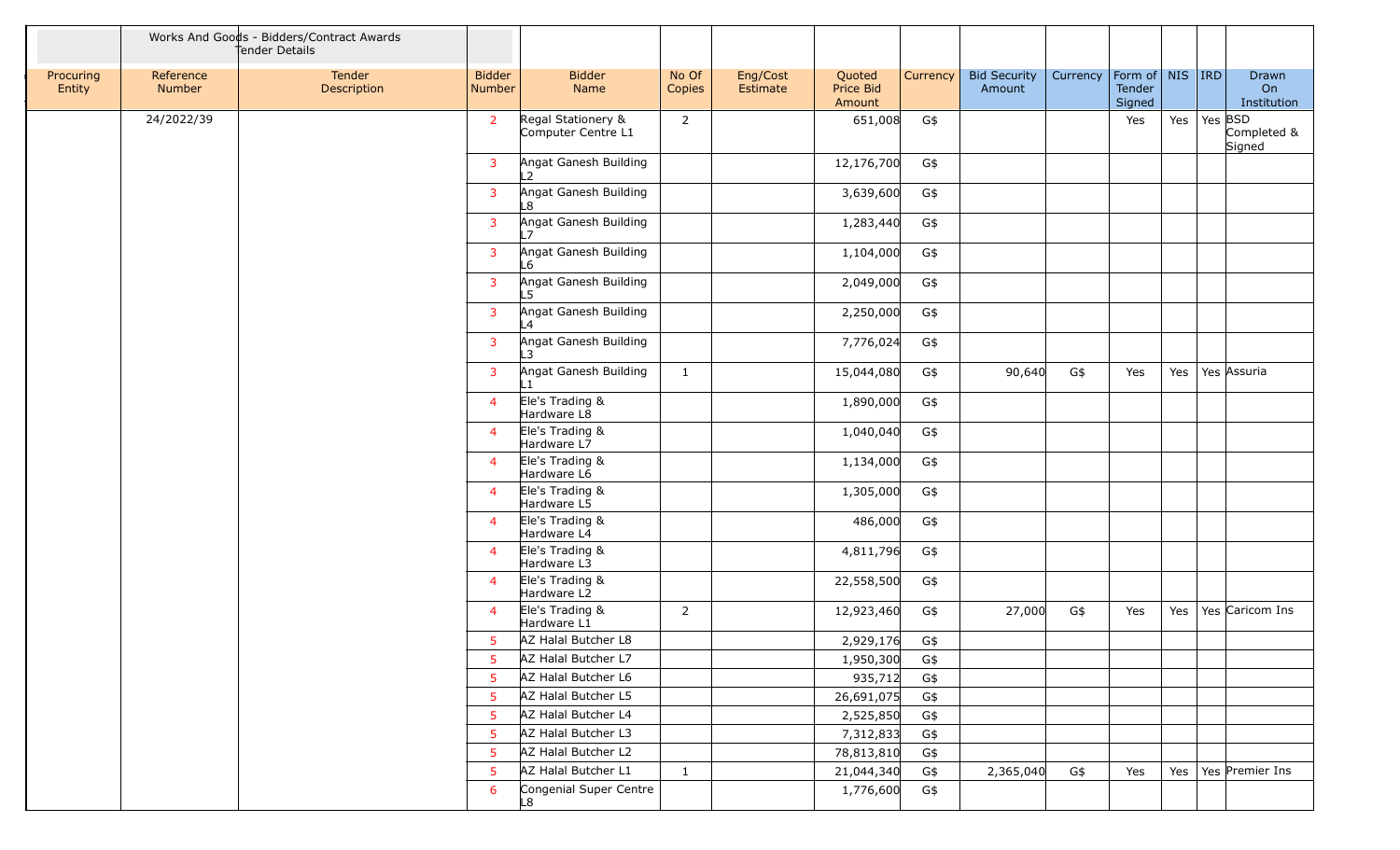|                     |                     | Works And Goods - Bidders/Contract Awards<br>Tender Details |                         |                                |                 |                      |                               |                 |                               |                                |                  |     |                            |
|---------------------|---------------------|-------------------------------------------------------------|-------------------------|--------------------------------|-----------------|----------------------|-------------------------------|-----------------|-------------------------------|--------------------------------|------------------|-----|----------------------------|
| Procuring<br>Entity | Reference<br>Number | Tender<br>Description                                       | <b>Bidder</b><br>Number | <b>Bidder</b><br>Name          | No Of<br>Copies | Eng/Cost<br>Estimate | Quoted<br>Price Bid<br>Amount | <b>Currency</b> | <b>Bid Security</b><br>Amount | Currency   Form of   NIS   IRD | Tender<br>Signed |     | Drawn<br>On<br>Institution |
|                     | 24/2022/39          |                                                             | 6                       | Congenial Super Centre<br>17   |                 |                      | 1,125,360                     | G\$             |                               |                                |                  |     |                            |
|                     |                     |                                                             | 6                       | Congenial Super Centre<br>L6   |                 |                      | 784,800                       | G\$             |                               |                                |                  |     |                            |
|                     |                     |                                                             | 6                       | Congenial Super Centre<br>L5   |                 |                      | 990,000                       | G\$             |                               |                                |                  |     |                            |
|                     |                     |                                                             | 6                       | Congenial Super Centre<br>L4   |                 |                      | 973,800                       | G\$             |                               |                                |                  |     |                            |
|                     |                     |                                                             | 6                       | Congenial Super Centre<br>۱3   |                 |                      | 3,494,160                     | G\$             |                               |                                |                  |     |                            |
|                     |                     |                                                             | 6                       | Congenial Super Centre<br>12   |                 |                      | 14,110,380                    | G\$             |                               |                                |                  |     |                            |
|                     |                     |                                                             | 6                       | Congenial Super Centre         | $\overline{2}$  |                      | 8,136,180                     | G\$             | 628,066                       | G\$                            | Yes              | Yes | Yes Assuria                |
|                     |                     |                                                             | -7                      | ARS Investment L2              | $\overline{2}$  |                      | 9,634,013                     | G\$             | 197,845                       | G\$                            | Yes              | Yes | Yes Premier Ins            |
|                     |                     |                                                             | -7                      | ARS Investment L4              |                 |                      | 258,225                       | G\$             |                               |                                |                  |     |                            |
|                     |                     |                                                             | 8                       | The New Doctor's Clinic<br>L8  |                 |                      | 319,200                       | G\$             |                               |                                |                  |     |                            |
|                     |                     |                                                             | 8                       | The New Doctor's Clinic<br>L7  |                 |                      | 399,000                       | G\$             |                               |                                |                  |     |                            |
|                     |                     |                                                             | 8                       | The New Doctor's Clinic<br>L6  |                 |                      | 112,000                       | G\$             |                               |                                |                  |     |                            |
|                     |                     |                                                             | 8                       | The New Doctor's Clinic<br>L5  |                 |                      | 494,200                       | G\$             |                               |                                |                  |     |                            |
|                     |                     |                                                             | 8                       | The New Doctor's Clinic<br>L4  |                 |                      | 472,220                       | G\$             |                               |                                |                  |     |                            |
|                     |                     |                                                             | 8                       | The New Doctor's Clinic<br>I 3 |                 |                      | 1,589,400                     | G\$             |                               |                                |                  |     |                            |
|                     |                     |                                                             | 8                       | The New Doctor's Clinic<br>L2  |                 |                      | 22,007,700                    | G\$             |                               |                                |                  |     |                            |
|                     |                     |                                                             | 8                       | The New Doctor's Clinic<br>l 1 | $\overline{2}$  |                      | 2,484,370                     | G\$             | 557,562                       | G\$                            | Yes              | Yes | Yes Caricom Ins            |
|                     |                     |                                                             | <b>q</b>                | P. Ramroop & Sons L8           |                 |                      | 159,204                       | G\$             |                               |                                |                  |     |                            |
|                     |                     |                                                             | -9                      | P. Ramroop & Sons L7           |                 |                      | 122,498                       | G\$             |                               |                                |                  |     |                            |
|                     |                     |                                                             | $\mathbf{Q}$            | P. Ramroop & Sons L6           |                 |                      | 73,324                        | G\$             |                               |                                |                  |     |                            |
|                     |                     |                                                             | 9                       | P. Ramroop & Sons L5           |                 |                      | 172,065                       | G\$             |                               |                                |                  |     |                            |
|                     |                     |                                                             | -9                      | P. Ramroop & Sons L4           |                 |                      | 246,776                       | G\$             |                               |                                |                  |     |                            |
|                     |                     |                                                             | -9                      | P. Ramroop & Sons L3           |                 |                      | 364,926                       |                 |                               |                                |                  |     |                            |
|                     |                     |                                                             | -9                      | P. Ramroop & Sons L2           |                 |                      | 3,438,618                     | G\$             |                               |                                |                  |     |                            |
|                     |                     |                                                             | -9                      | P. Ramroop & Sons L1           | $\overline{2}$  |                      | 1,221,891                     | G\$             | 115,986                       | G\$                            | Yes              | Yes | Yes Caricom                |
|                     |                     |                                                             | 10                      | The Hardware Depot L8          |                 |                      | 2,704,860                     | G\$             |                               |                                |                  |     |                            |
|                     |                     |                                                             | 10                      | The Hardware Depot L7          |                 |                      | 2,428,560                     | G\$             |                               |                                |                  |     |                            |
|                     |                     |                                                             | 10                      | The Hardware Depot L6          |                 |                      | 1,603,980                     | G\$             |                               |                                |                  |     |                            |
|                     |                     |                                                             | 10                      | The Hardware Depot L5          | $2\overline{ }$ |                      | 2,188,800                     | G\$             | 178,524                       | G\$                            | Yes              |     | Yes   Yes   Diamond        |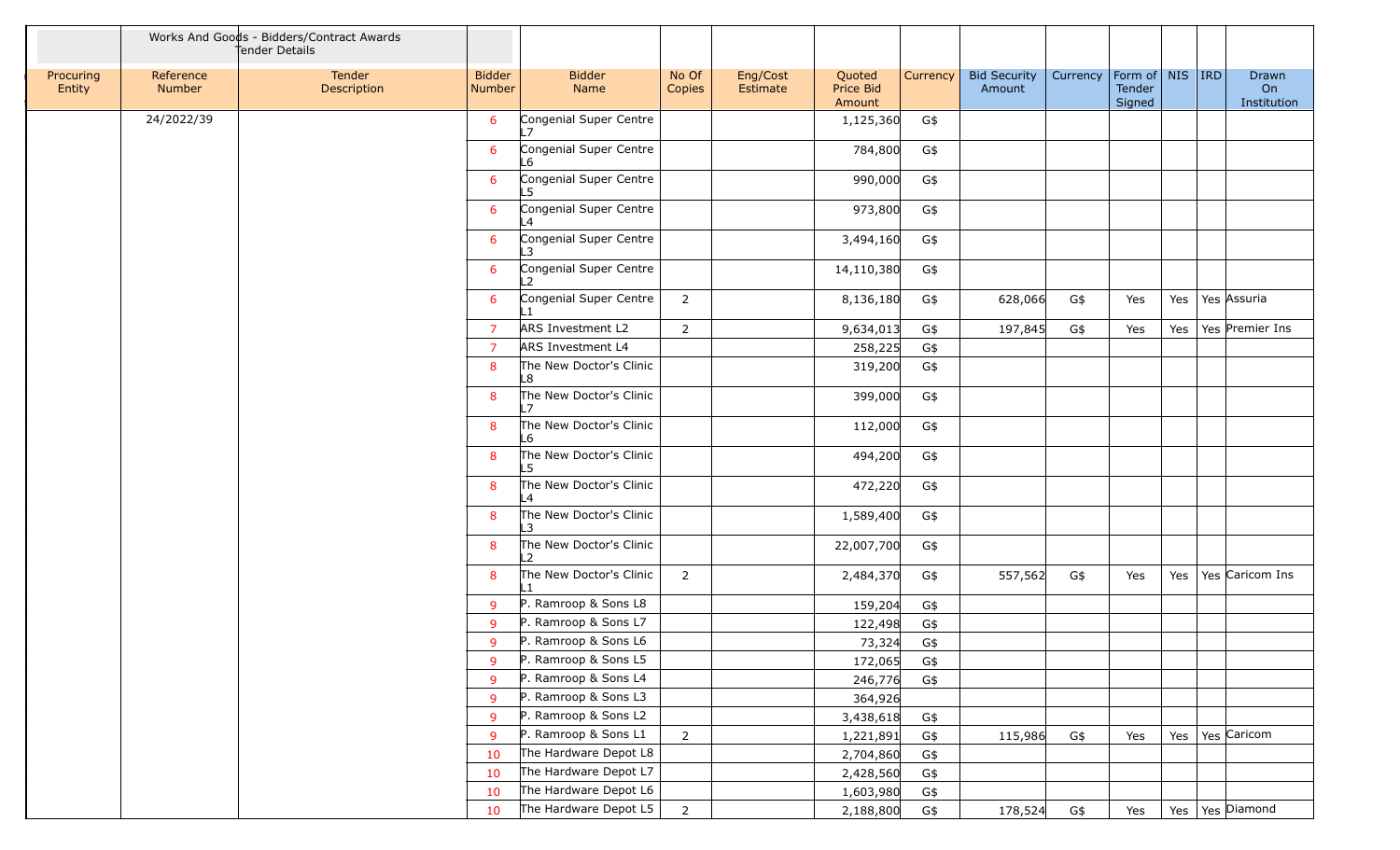|                                                            |                            | Works And Goods - Bidders/Contract Awards<br>tender Details      |                                |                                          |                 |                      |                               |          |                               |          |                                     |     |                                       |
|------------------------------------------------------------|----------------------------|------------------------------------------------------------------|--------------------------------|------------------------------------------|-----------------|----------------------|-------------------------------|----------|-------------------------------|----------|-------------------------------------|-----|---------------------------------------|
| Procuring<br>Entity                                        | Reference<br><b>Number</b> | <b>Tender</b><br>Description                                     | <b>Bidder</b><br><b>Number</b> | <b>Bidder</b><br>Name                    | No Of<br>Copies | Eng/Cost<br>Estimate | Quoted<br>Price Bid<br>Amount | Currency | <b>Bid Security</b><br>Amount | Currency | Form of NIS IRD<br>Tender<br>Signed |     | Drawn<br>On<br>Institution            |
|                                                            | 24/2022/39                 |                                                                  | 11                             | DBL Group L5                             |                 |                      | 264,230                       | G\$      |                               |          |                                     |     |                                       |
|                                                            |                            |                                                                  | 11                             | DBL Group L2                             | $\overline{2}$  |                      | 9,444,645                     | G\$      | 320,000                       | G\$      | Yes                                 |     | Yes   Yes   Caricom                   |
|                                                            |                            |                                                                  |                                | 70                                       |                 |                      | 43,094                        |          |                               |          |                                     |     |                                       |
| Guyana Defence<br>Force                                    | 24/2022/53                 | Construction of SNCO Accommodation-<br>Base Camp Ayanganna       | $\overline{1}$                 | BML Archtictural & Eng.<br>Inc           | 2               |                      | 163,923,650                   | G\$      | 3,268,473                     | G\$      | Yes                                 | Yes | Yes Caricom                           |
|                                                            |                            |                                                                  | $\overline{2}$                 | Deodat<br>Sewkumarcharran<br>Const       | $\overline{2}$  |                      | 150,310,350                   | G\$      | 3,006,207                     | G\$      | Yes                                 | Yes | Yes Diamond                           |
|                                                            |                            |                                                                  | З                              | C&L Construction Inc                     | 1               |                      | 156,977,040                   | G\$      | 3,139,541                     | G\$      | Yes                                 | Yes | Yes Premier Ins                       |
|                                                            |                            |                                                                  | -4                             | Memorex Enterprises                      | 1               |                      | 135,787,950                   | G\$      | 2,800,000                     | G\$      | Yes                                 | Yes | Yes Assuria                           |
|                                                            |                            |                                                                  | -5                             | Suresh Prakash<br>Contracting Services   | 2               |                      | 125,748,160                   | G\$      | 2,514,964                     | G\$      | Yes                                 | Yes | Yes Nafico., FTP<br>Signed not<br>com |
|                                                            |                            |                                                                  | 6                              | D&R Construction &<br>Machinery Rental   | $\overline{2}$  |                      | 148,560,930                   | G\$      | 3,309,558                     | G\$      | Yes                                 | Yes | Yes Caricom                           |
|                                                            |                            |                                                                  | -7                             | <b>M&amp;D Investments</b>               | 3               | 165,869,390          | 141,387,940                   | G\$      | 3,400,000                     | G\$      | Yes                                 | Yes | Yes Assuria                           |
|                                                            |                            |                                                                  |                                | $\overline{\mathbf{z}}$                  |                 |                      | 125,748,160                   |          |                               |          |                                     |     |                                       |
| Min. of Labour<br>Human Services<br>and Social<br>Security | 25/2022/39                 | Supply and Delivery of Office Materials<br>and Supplies Lots 1-7 | $\mathbf{1}$                   | Prestige Distribution<br>Services L7     |                 |                      | 1,289,000                     | G\$      |                               |          |                                     |     |                                       |
|                                                            |                            |                                                                  | $\mathbf{1}$                   | Prestige Distribution<br>Services L3     |                 |                      | 118,510                       | G\$      |                               |          |                                     |     |                                       |
|                                                            |                            |                                                                  | -1                             | Prestige Distribution<br>Services L1     | $\mathbf{1}$    |                      | 982,081                       | G\$      | 77,835                        | G\$      | Yes                                 | Yes | Yes Assuria                           |
|                                                            |                            |                                                                  | 2                              | AZ Halal Butchery L7                     |                 |                      | 14,820,885                    | G\$      |                               |          |                                     |     |                                       |
|                                                            |                            |                                                                  | -2                             | AZ Halal Butchery L6                     |                 |                      | 7,654,950                     | G\$      |                               |          |                                     |     |                                       |
|                                                            |                            |                                                                  | -2                             | AZ Halal Butchery L5                     |                 |                      | 138,784,725                   | G\$      |                               |          |                                     |     |                                       |
|                                                            |                            |                                                                  | 2                              | AZ Halal Butchery L4                     |                 |                      | 5,672,970                     | G\$      |                               |          |                                     |     |                                       |
|                                                            |                            |                                                                  | 2                              | AZ Halal Butchery L3                     |                 |                      | 1,574,469                     | G\$      |                               |          |                                     |     |                                       |
|                                                            |                            |                                                                  | -2                             | AZ Halal Butchery L2                     |                 |                      | 1,834,920                     | G\$      |                               |          |                                     |     |                                       |
|                                                            |                            |                                                                  |                                | AZ Halal Butchery L1                     | 1               |                      | 19,666,422                    | G\$      | 3,860,184                     | G\$      | Yes                                 | Yes | Yes Premier Ins                       |
|                                                            |                            |                                                                  | 3                              | Optimum Supplies L7                      |                 |                      | 808,873                       | G\$      |                               |          |                                     |     |                                       |
|                                                            |                            |                                                                  | 3                              | Optimum Supplies L6                      |                 |                      | 208,470                       | G\$      |                               |          |                                     |     |                                       |
|                                                            |                            |                                                                  | 3                              | Optimum Supplies L5                      |                 |                      | 6,194,112                     | G\$      |                               |          |                                     |     |                                       |
|                                                            |                            |                                                                  | 3                              | Optimum Supplies L4                      |                 |                      | 207,660                       | G\$      |                               |          |                                     |     |                                       |
|                                                            |                            |                                                                  | 3                              | Optimum Supplies L3                      |                 |                      | 8,191,568                     | G\$      |                               |          |                                     |     |                                       |
|                                                            |                            |                                                                  | 3                              | Optimum Supplies L2                      |                 |                      | 269,084                       | G\$      |                               |          |                                     |     |                                       |
|                                                            |                            |                                                                  |                                | Optimum Supplies L1                      |                 |                      | 7,879,302                     | G\$      | 475,180                       | G\$      | Yes                                 |     | Yes   Yes   Premier Ins               |
|                                                            |                            |                                                                  | $\boldsymbol{\Delta}$          | Metro Office &<br>Stationery Supplies L7 |                 |                      | 12,469,531                    | G\$      |                               |          |                                     |     |                                       |
|                                                            |                            |                                                                  | $\overline{4}$                 | Metro Office &<br>Stationery Supplies L6 |                 |                      | 397,379                       | G\$      |                               |          |                                     |     |                                       |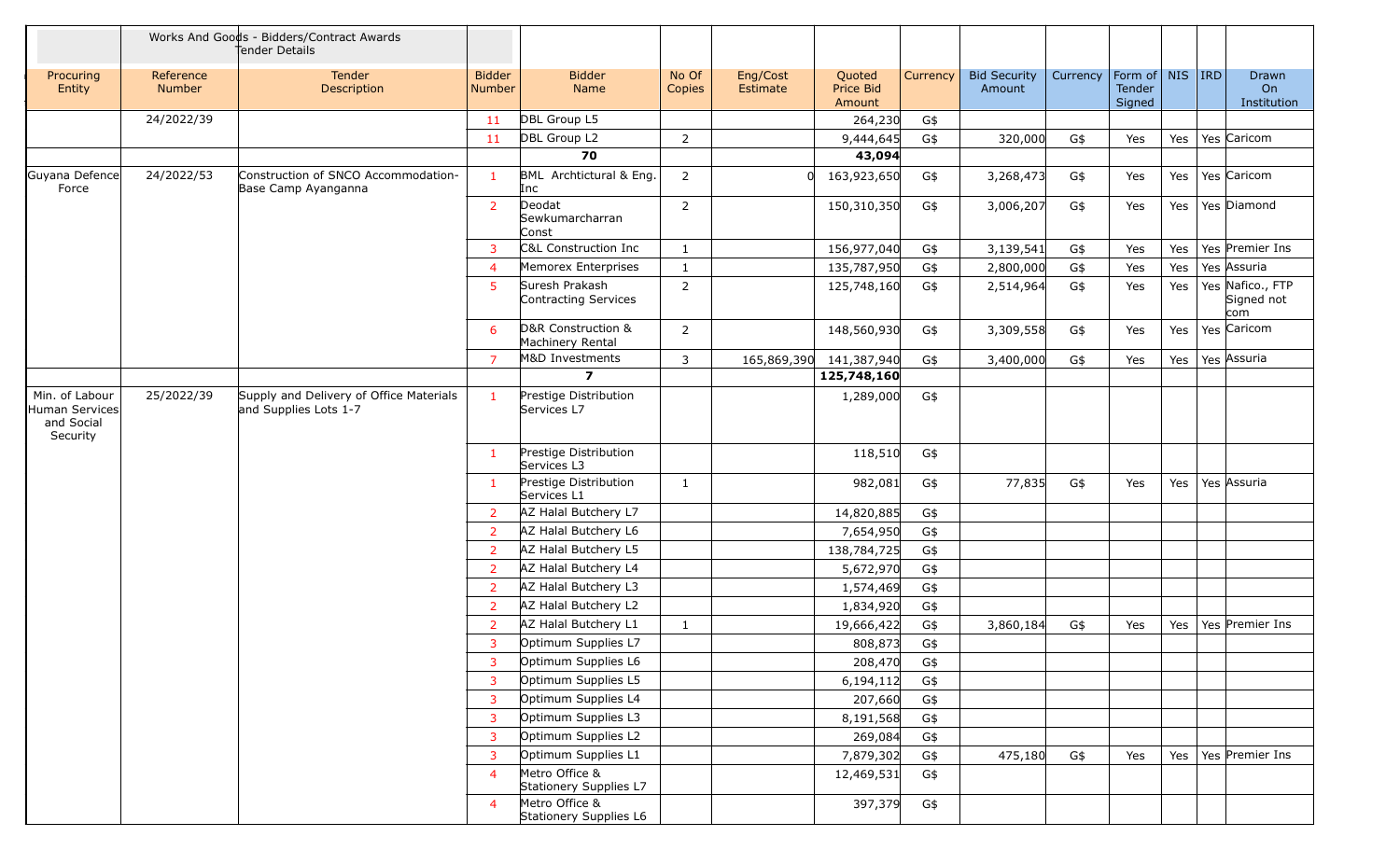|                     |                     | Works And Goods - Bidders/Contract Awards<br>tender Details |                         |                                                   |                 |                      |                               |          |                               |          |                                         |         |         |                            |
|---------------------|---------------------|-------------------------------------------------------------|-------------------------|---------------------------------------------------|-----------------|----------------------|-------------------------------|----------|-------------------------------|----------|-----------------------------------------|---------|---------|----------------------------|
| Procuring<br>Entity | Reference<br>Number | Tender<br>Description                                       | <b>Bidder</b><br>Number | <b>Bidder</b><br>Name                             | No Of<br>Copies | Eng/Cost<br>Estimate | Quoted<br>Price Bid<br>Amount | Currency | <b>Bid Security</b><br>Amount | Currency | Form of   NIS   IRD<br>Tender<br>Signed |         |         | Drawn<br>On<br>Institution |
|                     | 25/2022/39          |                                                             | $\overline{4}$          | Metro Office &<br>Stationery Supplies L5          |                 |                      | 12,142,907                    | G\$      |                               |          |                                         |         |         |                            |
|                     |                     |                                                             | $\overline{4}$          | Metro Office &<br>Stationery Supplies L4          |                 |                      | 473,953                       | G\$      |                               |          |                                         |         |         |                            |
|                     |                     |                                                             | $\overline{4}$          | Metro Office &<br>Stationery Supplies L3          |                 |                      | 10,077,703                    | G\$      |                               |          |                                         |         |         |                            |
|                     |                     |                                                             | $\overline{4}$          | Metro Office &<br>Stationery Supplies L2          |                 |                      | 672,808                       | G\$      |                               |          |                                         |         |         |                            |
|                     |                     |                                                             | $\overline{4}$          | Metro Office &<br>Stationery Supplies L1          | $\overline{2}$  |                      | 12,156,358                    | G\$      | 735,376                       | G\$      | Yes                                     | Yes     |         | Yes Assuria                |
|                     |                     |                                                             | 5                       | P. Ramroop & Sons L7                              |                 |                      | 15,743,497                    | G\$      |                               |          |                                         |         |         |                            |
|                     |                     |                                                             | -5                      | P. Ramroop & Sons L6                              |                 |                      | 360,964                       | $G\$     |                               |          |                                         |         |         |                            |
|                     |                     |                                                             | -5                      | P. Ramroop & Sons L5                              |                 |                      | 11,591,740                    | G\$      |                               |          |                                         |         |         |                            |
|                     |                     |                                                             | -5                      | P. Ramroop & Sons L4                              |                 |                      | 375,259                       | G\$      |                               |          |                                         |         |         |                            |
|                     |                     |                                                             | -5                      | P. Ramroop & Sons L3                              |                 |                      | 953,509                       | G\$      |                               |          |                                         |         |         |                            |
|                     |                     |                                                             | -5                      | P. Ramroop & Sons L2                              |                 |                      | 622,071                       | G\$      |                               |          |                                         |         |         |                            |
|                     |                     |                                                             | -5                      | P. Ramroop & Sons L1                              | $\mathbf{1}$    |                      | 11,639,322                    | G\$      | 829,322                       | G\$      | Yes                                     | Yes     |         | Yes Caricom                |
|                     |                     |                                                             | 6                       | ARS Investment L7                                 |                 |                      | 5,971,127                     | G\$      |                               |          |                                         |         |         |                            |
|                     |                     |                                                             | -6                      | ARS Investment L4                                 |                 |                      | 593,626                       | G\$      |                               |          |                                         |         |         |                            |
|                     |                     |                                                             | 6                       | <b>ARS Investment L2</b>                          | $\overline{2}$  |                      | 928,897                       | G\$      | 119,423                       | G\$      | Yes                                     | Yes     |         | Yes Premier Ins            |
|                     |                     |                                                             | -7                      | Kojac Marketing Agency<br>17                      |                 |                      | 4,353,709                     | G\$      |                               |          |                                         |         |         |                            |
|                     |                     |                                                             | $\overline{7}$          | Kojac Marketing Agency<br>L6                      |                 |                      | 911,012                       | G\$      |                               |          |                                         |         |         |                            |
|                     |                     |                                                             | $\overline{7}$          | Kojac Marketing Agency<br>$\overline{5}$          |                 |                      | 11,027,182                    | G\$      |                               |          |                                         |         |         |                            |
|                     |                     |                                                             | $\overline{7}$          | Kojac Marketing Agency<br>$\overline{A}$          |                 |                      | 426,774                       | G\$      |                               |          |                                         |         |         |                            |
|                     |                     |                                                             | $\overline{7}$          | Kojac Marketing Agency<br>$\mathbf{\overline{3}}$ |                 |                      | 129,602                       | G\$      |                               |          |                                         |         |         |                            |
|                     |                     |                                                             | -7                      | Kojac Marketing Agency<br>12                      |                 |                      | 73,366                        | G\$      |                               |          |                                         |         |         |                            |
|                     |                     |                                                             | $\overline{7}$          | Kojac Marketing Agency<br>╚┹                      | $\mathbf{1}$    |                      | 1,248,925                     | G\$      | 346,479                       | G\$      | Yes                                     | Yes $ $ | Yes RBL |                            |
|                     |                     |                                                             | 8                       | I&S Sankars Importers<br>& Distributors L7        |                 |                      | 5,271,235                     | G\$      | 102,425                       | G\$      |                                         |         |         |                            |
|                     |                     |                                                             | 8                       | I&S Sankars Importers<br>& Distributors L6        |                 |                      | 350,263                       | G\$      | 7,005                         | G\$      |                                         |         |         |                            |
|                     |                     |                                                             | -8                      | I&S Sankars Importers<br>& Distributors L5        |                 |                      | 8,924,280                     | G\$      | 178,486                       | G\$      |                                         |         |         |                            |
|                     |                     |                                                             | 8                       | I&S Sankars Importers<br>& Distributors L4        |                 |                      | 353,435                       | G\$      | 7,069                         | G\$      |                                         |         |         |                            |
|                     |                     |                                                             | 8                       | I&S Sankars Importers<br>& Distributors L3        |                 |                      | 837,425                       | G\$      | 17,773                        | G\$      |                                         |         |         |                            |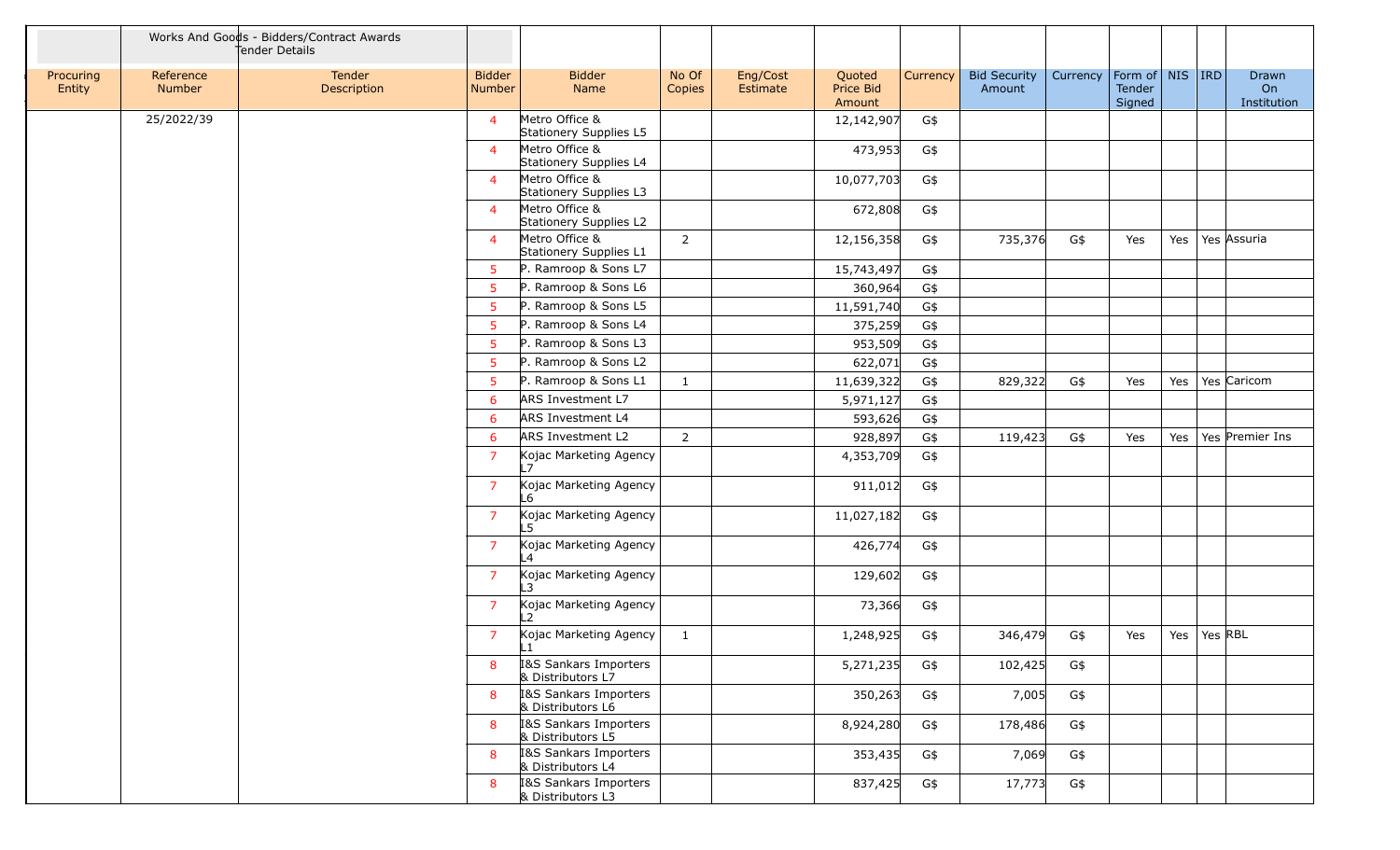|                     | Works And Goods - Bidders/Contract Awards<br>Tender Details |                                                                   |                                |                                                  |                 |                      |                               |                 |                               |          |                                         |         |                                   |
|---------------------|-------------------------------------------------------------|-------------------------------------------------------------------|--------------------------------|--------------------------------------------------|-----------------|----------------------|-------------------------------|-----------------|-------------------------------|----------|-----------------------------------------|---------|-----------------------------------|
| Procuring<br>Entity | Reference<br>Number                                         | Tender<br>Description                                             | <b>Bidder</b><br><b>Number</b> | <b>Bidder</b><br>Name                            | No Of<br>Copies | Eng/Cost<br>Estimate | Quoted<br>Price Bid<br>Amount | <b>Currency</b> | <b>Bid Security</b><br>Amount | Currency | Form of   NIS   IRD<br>Tender<br>Signed |         | <b>Drawn</b><br>On<br>Institution |
|                     | 25/2022/39                                                  |                                                                   | 8                              | I&S Sankars Importers<br>& Distributors L2       |                 |                      | 601,001                       | G\$             | 12,020                        | G\$      |                                         |         |                                   |
|                     |                                                             |                                                                   | 8                              | I&S Sankars Importers<br>& Distributors L1       | 2               |                      | 8,946,837                     | G\$             | 178,937                       | G\$      | Yes                                     | Yes $ $ | Yes CARICOM                       |
|                     |                                                             |                                                                   | -9                             | Memorex Enterrises L7                            |                 |                      | 10,199,393                    | G\$             | 238,178                       | G\$      |                                         |         |                                   |
|                     |                                                             |                                                                   | <sub>9</sub>                   | Memorex Enterrises L6                            |                 |                      | 381,567                       | G\$             | 10,000                        | G\$      |                                         |         |                                   |
|                     |                                                             |                                                                   | <b>q</b>                       | Memorex Enterrises L5                            |                 |                      | 11,551,950                    | G\$             | 240,000                       | G\$      |                                         |         |                                   |
|                     |                                                             |                                                                   | -9                             | Memorex Enterrises L4                            |                 |                      | 466,415                       | G\$             | 12,000                        | G\$      |                                         |         |                                   |
|                     |                                                             |                                                                   | <b>q</b>                       | Memorex Enterrises L3                            |                 |                      | 752,675                       | G\$             | 20,000                        | G\$      |                                         |         |                                   |
|                     |                                                             |                                                                   | -9                             | Memorex Enterrises L2                            |                 |                      | 1,641,429                     | G\$             | 35,000                        | G\$      |                                         |         |                                   |
|                     |                                                             |                                                                   | 9                              | Memorex Enterrises L1                            | $\overline{2}$  |                      | 11,486,061                    | G\$             | 240,000                       | G\$      | Yes                                     | Yes     | Yes Assuria                       |
|                     |                                                             |                                                                   | 10                             | Tripple S Supplies<br>Contrac. Ser L7            |                 |                      | 37,995,815                    | G\$             |                               |          |                                         |         |                                   |
|                     |                                                             |                                                                   | 10                             | Tripple S Supplies<br>Contrac. Ser L6            |                 |                      | 7,966,341                     | G\$             |                               |          |                                         |         |                                   |
|                     |                                                             |                                                                   | 10                             | Tripple S Supplies<br>Contrac. Ser L5            |                 |                      | 248,021,325                   | G\$             |                               |          |                                         |         |                                   |
|                     |                                                             |                                                                   | 10                             | Tripple S Supplies<br>Contrac. Ser L4            |                 |                      | 8,084,529                     | G\$             |                               |          |                                         |         |                                   |
|                     |                                                             |                                                                   | 10                             | Tripple S Supplies<br>Contrac. Ser L3            |                 |                      | 2,993,751                     | G\$             |                               |          |                                         |         | N&S Gen. Eng.<br>& Con            |
|                     |                                                             |                                                                   | 10                             | Tripple S Supplies<br>Contrac. Ser L2            |                 |                      | 1,534,932                     | G\$             |                               |          |                                         |         | Bid sec. sub.<br>for              |
|                     |                                                             |                                                                   | 10                             | Tripple S Supplies<br>Contrac. Ser L1            | 2               |                      | 28,154,511                    | G\$             | 695,124                       | G\$      | Yes                                     | Yes     | Yes Caricom                       |
|                     |                                                             |                                                                   | 11                             | Regal Stationery & Com.<br>Centre L7             |                 |                      | 7,435,853                     | G\$             |                               |          |                                         |         |                                   |
|                     |                                                             |                                                                   | 11                             | Regal Stationery & Com.<br>Centre L6             |                 |                      | 298,919                       | G\$             |                               |          |                                         |         |                                   |
|                     |                                                             |                                                                   | 11                             | Regal Stationery & Com.<br>Centre L5             |                 |                      | 9,585,425                     | G\$             |                               |          |                                         |         |                                   |
|                     |                                                             |                                                                   | 11                             | Regal Stationery & Com.<br>Centre L4             |                 |                      | 289,354                       | G\$             |                               |          |                                         |         |                                   |
|                     |                                                             |                                                                   | 11                             | Regal Stationery & Com.<br>Centre L3             |                 |                      | 919,635                       | G\$             |                               |          |                                         |         |                                   |
|                     |                                                             |                                                                   | 11                             | Regal Stationery & Com.<br>Centre L <sub>2</sub> |                 |                      | 479,614                       | G\$             |                               |          |                                         |         |                                   |
|                     |                                                             |                                                                   | 11                             | Regal Stationery & Com.<br>Centre L1             | $\overline{2}$  |                      | 10,505,481                    | G\$             | 591,026                       | G\$      | Yes                                     | Yes $ $ | Yes Assuria                       |
|                     |                                                             |                                                                   |                                | 69                                               |                 |                      | 73,366                        |                 |                               |          |                                         |         |                                   |
|                     | 27/2022/39                                                  | Supply and Delivery of Janitorial and<br><b>Cleaning Supplies</b> | $\mathbf{1}$                   | Najab Trading Ent L8                             |                 |                      | 4,860,540                     | G\$             |                               |          |                                         |         |                                   |
|                     |                                                             |                                                                   | - 1                            | Najab Trading Ent L7                             |                 |                      | 11,255,535                    | G\$             |                               |          |                                         |         |                                   |
|                     |                                                             |                                                                   |                                | Najab Trading Ent L6                             |                 |                      | 214,860                       | G\$             |                               |          |                                         |         |                                   |
|                     |                                                             |                                                                   |                                | Najab Trading Ent L4                             |                 |                      | 4,325,355                     | G\$             |                               |          |                                         |         |                                   |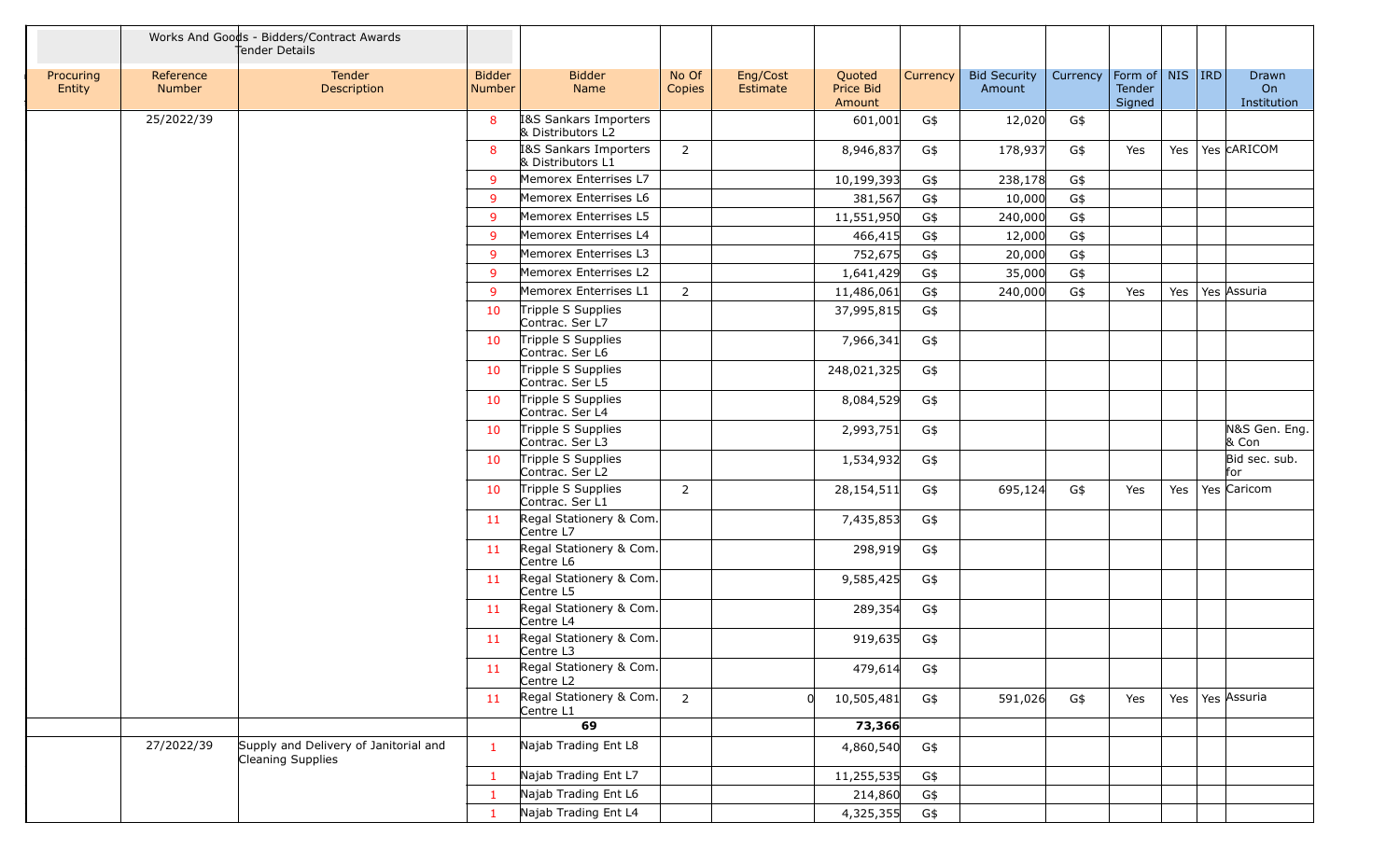|                     |                     | Works And Goods - Bidders/Contract Awards<br>tender Details |                         |                                            |                 |                      |                               |                 |                               |          |                                         |     |                            |
|---------------------|---------------------|-------------------------------------------------------------|-------------------------|--------------------------------------------|-----------------|----------------------|-------------------------------|-----------------|-------------------------------|----------|-----------------------------------------|-----|----------------------------|
| Procuring<br>Entity | Reference<br>Number | Tender<br>Description                                       | <b>Bidder</b><br>Number | <b>Bidder</b><br>Name                      | No Of<br>Copies | Eng/Cost<br>Estimate | Quoted<br>Price Bid<br>Amount | <b>Currency</b> | <b>Bid Security</b><br>Amount | Currency | Form of   NIS   IRD<br>Tender<br>Signed |     | Drawn<br>On<br>Institution |
|                     | 27/2022/39          |                                                             | $\mathbf{1}$            | Najab Trading Ent L2                       |                 |                      | 12,540,420                    | G\$             |                               |          |                                         |     |                            |
|                     |                     |                                                             | -1                      | Najab Trading Ent L1                       | $\overline{2}$  |                      | 12,931,610                    | G\$             | 910,042                       | G\$      | Yes                                     | Yes | Yes Assuria                |
|                     |                     |                                                             | $\overline{2}$          | The New Doctor's Clinic<br>L8              |                 |                      | 7,162,659                     | G\$             |                               |          |                                         |     |                            |
|                     |                     |                                                             | -2                      | The New Doctor's Clinic<br>17              |                 |                      | 17,380,818                    | G\$             |                               |          |                                         |     |                            |
|                     |                     |                                                             | $\overline{2}$          | The New Doctor's Clinic<br>L6              |                 |                      | 350,336                       | G\$             |                               |          |                                         |     |                            |
|                     |                     |                                                             | $\overline{2}$          | The New Doctor's Clinic<br>L5              |                 |                      | 3,467,275                     | G\$             |                               |          |                                         |     |                            |
|                     |                     |                                                             | 2                       | The New Doctor's Clinic<br>L4              |                 |                      | 10,464,762                    | G\$             |                               |          |                                         |     |                            |
|                     |                     |                                                             | 2                       | The New Doctor's Clinic<br>L3              |                 |                      | 18,031,959                    | G\$             |                               |          |                                         |     |                            |
|                     |                     |                                                             | -2                      | The New Doctor's Clinic<br>$\overline{2}$  |                 |                      | 36,644,265                    | G\$             |                               |          |                                         |     |                            |
|                     |                     |                                                             | $\overline{2}$          | The New Doctor's Clinic                    | $\overline{2}$  |                      | 16,454,227                    | G\$             | 2,199,126                     | G\$      | Yes                                     | Yes | Yes Caricom                |
|                     |                     |                                                             | $\overline{3}$          | Regal Stationery &<br>Computer Centre L8   |                 |                      | 1,905,679                     | G\$             |                               |          |                                         |     |                            |
|                     |                     |                                                             | -3                      | Regal Stationery &<br>Computer Centre L7   |                 |                      | 4,285,824                     | G\$             |                               |          |                                         |     |                            |
|                     |                     |                                                             | 3                       | Regal Stationery &<br>Computer Centre L6   |                 |                      | 129,382                       | G\$             |                               |          |                                         |     |                            |
|                     |                     |                                                             | -3                      | Regal Stationery &<br>Computer Centre L5   |                 |                      | 767,246                       | G\$             |                               |          |                                         |     |                            |
|                     |                     |                                                             | 3                       | Regal Stationery &<br>Computer Centre L4   |                 |                      | 1,429,327                     | G\$             |                               |          |                                         |     |                            |
|                     |                     |                                                             | $\overline{\mathbf{3}}$ | Regal Stationery &<br>Computer Centre L3   |                 |                      | 3,462,723                     | G\$             |                               |          |                                         |     |                            |
|                     |                     |                                                             | $\overline{3}$          | Regal Stationery &<br>Computer Centre L2   |                 |                      | 5,691,001                     | G\$             |                               |          |                                         |     |                            |
|                     |                     |                                                             | 3                       | Regal Stationery &<br>Computer Centre L1   | $\overline{2}$  |                      | 5,950,286                     | G\$             | 466,431                       | G\$      | Yes                                     | Yes | Yes Assuria                |
|                     |                     |                                                             | 4                       | I&S Sankars Importers<br>& Distributors L8 |                 |                      | 4,666,158                     | G\$             | 93,323                        | G\$      |                                         |     |                            |
|                     |                     |                                                             | $\overline{4}$          | I&S Sankars Importers<br>& Distributors L7 |                 |                      | 10,357,854                    | G\$             | 207,145                       | G\$      |                                         |     |                            |
|                     |                     |                                                             | $\overline{4}$          | I&S Sankars Importers<br>& Distributors L6 |                 |                      | 186,190,000                   | G\$             | 3,724                         | G\$      |                                         |     |                            |
|                     |                     |                                                             | $\overline{a}$          | I&S Sankars Importers<br>& Distributors L5 |                 |                      | 1,601,722                     | G\$             | 32,034                        | G\$      |                                         |     |                            |
|                     |                     |                                                             | $\overline{4}$          | I&S Sankars Importers<br>& Distributors L4 |                 |                      | 4,080,423                     | G\$             | 81,608                        | G\$      |                                         |     |                            |
|                     |                     |                                                             | $\overline{4}$          | 18S Sankars Importers<br>& Distributors L3 |                 |                      | 12,074,280                    | G\$             | 241,487                       | G\$      |                                         |     |                            |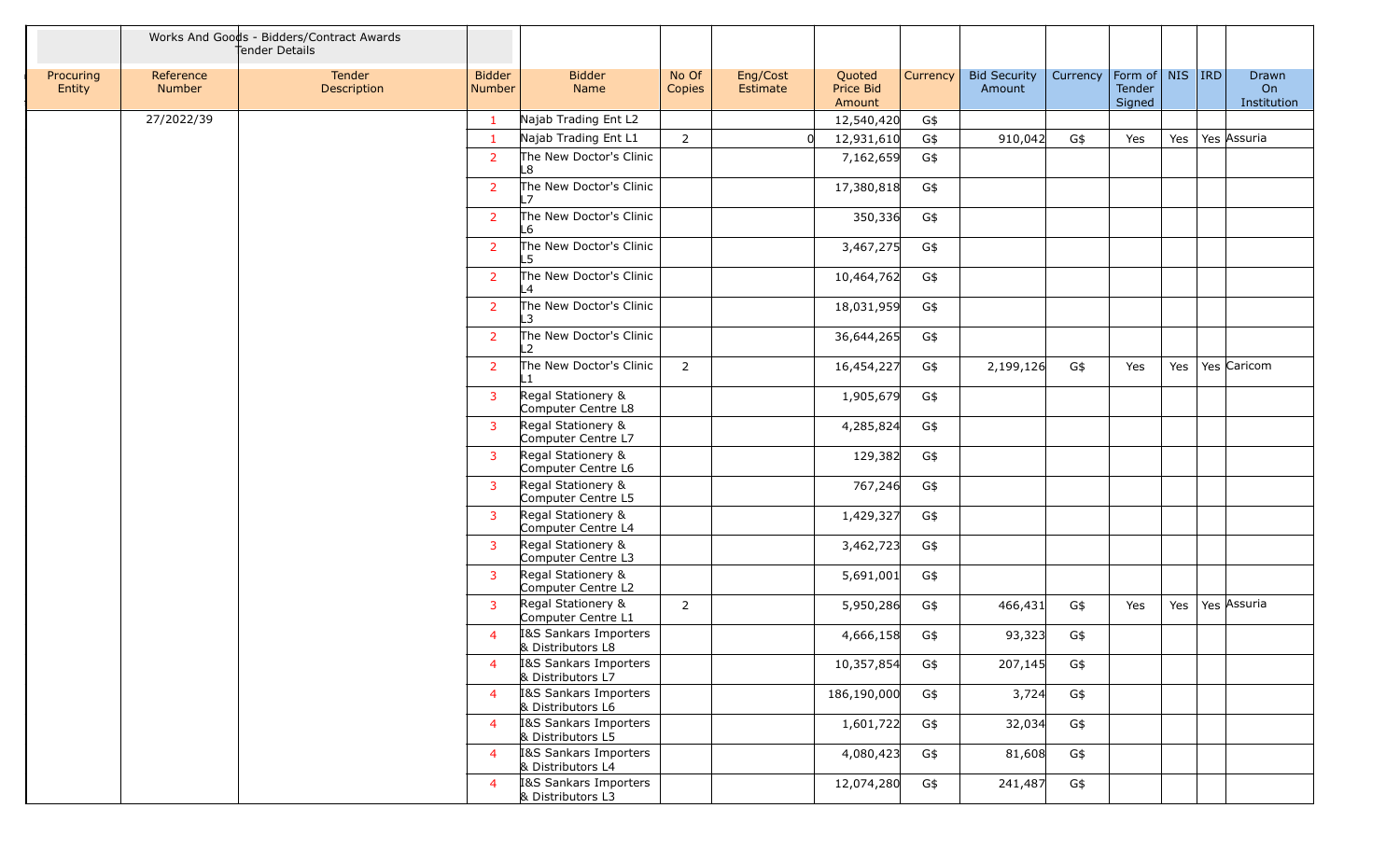|                     |                            | Works And Goods - Bidders/Contract Awards<br>Tender Details |                                |                                                  |                 |                      |                               |                 |                               |          |                                         |     |                                             |
|---------------------|----------------------------|-------------------------------------------------------------|--------------------------------|--------------------------------------------------|-----------------|----------------------|-------------------------------|-----------------|-------------------------------|----------|-----------------------------------------|-----|---------------------------------------------|
| Procuring<br>Entity | Reference<br><b>Number</b> | Tender<br>Description                                       | <b>Bidder</b><br><b>Number</b> | <b>Bidder</b><br>Name                            | No Of<br>Copies | Eng/Cost<br>Estimate | Quoted<br>Price Bid<br>Amount | <b>Currency</b> | <b>Bid Security</b><br>Amount | Currency | Form of   NIS   IRD<br>Tender<br>Signed |     | Drawn<br>O <sub>n</sub><br>Institution      |
|                     | 27/2022/39                 |                                                             | $\overline{4}$                 | I&S Sankars Importers<br>& Distributors L2       |                 |                      | 16,188,255                    | G\$             | 323,765                       | G\$      |                                         |     |                                             |
|                     |                            |                                                             | $\overline{4}$                 | I&S Sankars Importers<br>& Distributors L1       | $\overline{2}$  |                      | 12,288,336                    | G\$             | 245,767                       | G\$      | Yes                                     | Yes | Yes Caricom                                 |
|                     |                            |                                                             | .5                             | Memorex Enterprise L8                            |                 |                      | 4,250,745                     | G\$             | 92,000                        | G\$      |                                         |     |                                             |
|                     |                            |                                                             | -5                             | Memorex Enterprise L7                            |                 |                      | 9,477,585                     | G\$             | 198,000                       | G\$      |                                         |     |                                             |
|                     |                            |                                                             | -5                             | Memorex Enterprise L6                            |                 |                      | 208,320                       | G\$             | 6,900                         | G\$      |                                         |     |                                             |
|                     |                            |                                                             | -5                             | Memorex Enterprise L5                            |                 |                      | 1,138,570                     | G\$             | 25,000                        | G\$      |                                         |     |                                             |
|                     |                            |                                                             | -5                             | Memorex Enterprise L4                            |                 |                      | 5,924,545                     | G\$             | 125,900                       | G\$      |                                         |     |                                             |
|                     |                            |                                                             | -5                             | Memorex Enterprise L3                            |                 |                      | 11,856,942                    | G\$             | 241,000                       | G\$      |                                         |     |                                             |
|                     |                            |                                                             | .5                             | Memorex Enterprise L2                            |                 |                      | 16,763,670                    | G\$             | 342,000                       | G\$      |                                         |     |                                             |
|                     |                            |                                                             | -5                             | Memorex Enterprise L1                            | $\overline{2}$  |                      | 11,713,075                    | G\$             | 240,000                       | G\$      | Yes                                     | Yes | Yes Assuria                                 |
|                     |                            |                                                             | 6                              | Tripple S. Supplies &<br>Contracting Services L8 |                 |                      | 6,125,682                     | G\$             |                               |          |                                         |     |                                             |
|                     |                            |                                                             | 6                              | Tripple S. Supplies &<br>Contracting Services L7 |                 |                      | 11,599,554                    | G\$             |                               |          |                                         |     |                                             |
|                     |                            |                                                             | 6                              | Tripple S. Supplies &<br>Contracting Services L6 |                 |                      | 2,671,488                     | G\$             |                               |          |                                         |     |                                             |
|                     |                            |                                                             | 6                              | Tripple S. Supplies &<br>Contracting Services L5 |                 |                      | 6,852,303                     | G\$             |                               |          |                                         |     |                                             |
|                     |                            |                                                             | 6                              | Tripple S. Supplies &<br>Contracting Services L4 |                 |                      | 10,123,732                    | G\$             |                               |          |                                         |     |                                             |
|                     |                            |                                                             | 6                              | Tripple S. Supplies &<br>Contracting Services L3 |                 |                      | 16,564,323                    | G\$             |                               |          |                                         |     |                                             |
|                     |                            |                                                             | 6                              | Tripple S. Supplies &<br>Contracting Services L2 |                 |                      | 25,949,236                    | G\$             |                               |          |                                         |     | Bid Sec. sub<br>for N&S Gen.<br>ENG. & cON. |
|                     |                            |                                                             | 6                              | Tripple S. Supplies &<br>Contracting Services L1 |                 |                      | 20,195,820                    | G\$             | 2,001,643                     | G\$      | Yes                                     | Yes | Yes Caricom                                 |
|                     |                            |                                                             | -7                             | <b>SM Services L6</b>                            |                 |                      | 210,217                       | G\$             |                               |          |                                         |     |                                             |
|                     |                            |                                                             | -7                             | <b>SM Services L5</b>                            | 1               |                      | 1,793,028                     | G\$             |                               |          | Yes                                     | Yes | Yes BSDP Com. &<br>signed                   |
|                     |                            |                                                             | 8                              | AZ Halaal Butchery L8                            |                 |                      | 7,860,060                     | G\$             |                               |          |                                         |     |                                             |
|                     |                            |                                                             | 8                              | AZ Halaal Butchery L7                            |                 |                      | 13,911,930                    | G\$             |                               |          |                                         |     |                                             |
|                     |                            |                                                             | 8                              | AZ Halaal Butchery L6                            |                 |                      | 1,767,960                     | G\$             |                               |          |                                         |     |                                             |
|                     |                            |                                                             | 8                              | AZ Halaal Butchery L5                            |                 |                      | 5,581,845                     | G\$             |                               |          |                                         |     |                                             |
|                     |                            |                                                             | 8                              | AZ Halaal Butchery L4                            |                 |                      | 16,745,220                    | G\$             |                               |          |                                         |     |                                             |
|                     |                            |                                                             | -8                             | AZ Halaal Butchery L3                            |                 |                      | 24,448,140                    | G\$             |                               |          |                                         |     |                                             |
|                     |                            |                                                             | 8                              | AZ Halaal Butchery L2                            |                 |                      | 25,294,320                    | G\$             |                               |          |                                         |     |                                             |
|                     |                            |                                                             | 8                              | AZ Halaal Butchery L1                            | $\mathbf{1}$    |                      | 15,479,100                    | G\$             | 2,287,212                     | G\$      | Yes                                     | Yes | Yes Premier Ins                             |
|                     |                            |                                                             | 9                              | R. Wharton Mini Mart<br>L3                       | $\overline{2}$  |                      | 12,914,334                    | G\$             | 258,287                       | G\$      | Yes                                     | Yes | Yes RBL (Cheque)                            |
|                     |                            |                                                             | 10                             | ARS Investment L7                                |                 |                      | 11,582,757                    | G\$             |                               |          |                                         |     |                                             |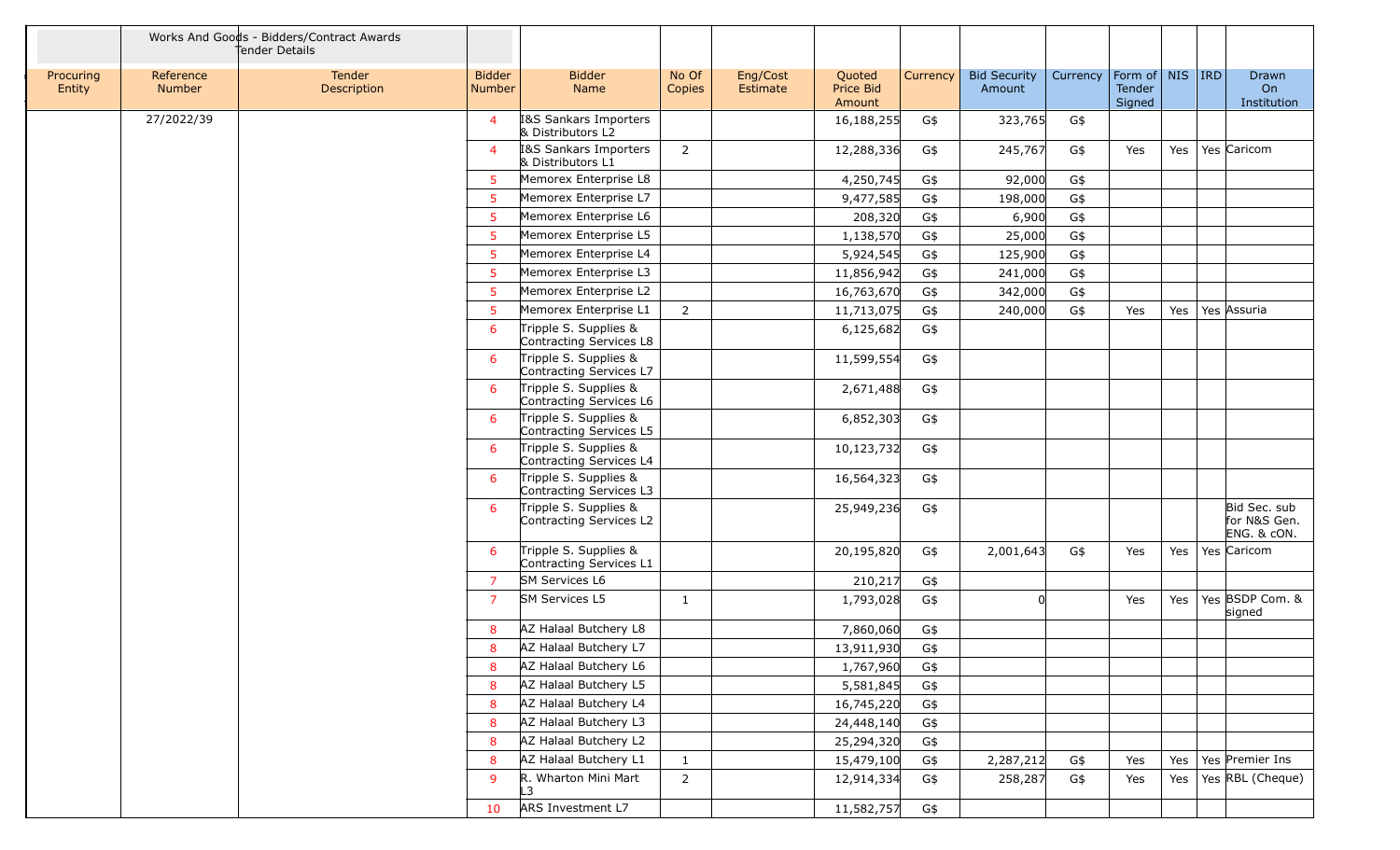|                     |                     | Works And Goods - Bidders/Contract Awards<br>Tender Details |                         |                                          |                 |                      |                               |          |                               |                                |                  |     |                            |
|---------------------|---------------------|-------------------------------------------------------------|-------------------------|------------------------------------------|-----------------|----------------------|-------------------------------|----------|-------------------------------|--------------------------------|------------------|-----|----------------------------|
| Procuring<br>Entity | Reference<br>Number | Tender<br>Description                                       | <b>Bidder</b><br>Number | <b>Bidder</b><br>Name                    | No Of<br>Copies | Eng/Cost<br>Estimate | Quoted<br>Price Bid<br>Amount | Currency | <b>Bid Security</b><br>Amount | Currency   Form of   NIS   IRD | Tender<br>Signed |     | Drawn<br>On<br>Institution |
|                     | 27/2022/39          |                                                             | 10                      | ARS Investment L6                        |                 |                      | 228,846                       | G\$      |                               |                                |                  |     |                            |
|                     |                     |                                                             | 10                      | <b>ARS Investment L4</b>                 |                 |                      | 6,473,861                     | G\$      |                               |                                |                  |     |                            |
|                     |                     |                                                             | 10                      | <b>ARS Investment L2</b>                 | $\overline{2}$  |                      | 25,893,837                    | G\$      | 882,506                       | G\$                            | Yes              | Yes | Yes Premier Ins            |
|                     |                     |                                                             | 11                      | Angat Ganesh Building &<br>Gen. Const L8 |                 |                      | 6,358,614                     | G\$      |                               |                                |                  |     |                            |
|                     |                     |                                                             | 11                      | Angat Ganesh Building &<br>Gen. Const L7 |                 |                      | 12,310,279                    | G\$      |                               |                                |                  |     |                            |
|                     |                     |                                                             | -11                     | Angat Ganesh Building &<br>Gen. Const L6 |                 |                      | 3,024,576                     | G\$      |                               |                                |                  |     |                            |
|                     |                     |                                                             | 11                      | Angat Ganesh Building &<br>Gen. Const L5 |                 |                      | 15,034,790                    | G\$      |                               |                                |                  |     |                            |
|                     |                     |                                                             | 11                      | Angat Ganesh Building &<br>Gen. Const L4 |                 |                      | 7,667,325                     | $G\$     |                               |                                |                  |     |                            |
|                     |                     |                                                             | 11                      | Angat Ganesh Building &<br>Gen. Const L3 |                 |                      | 13,910,455                    | G\$      |                               |                                |                  |     |                            |
|                     |                     |                                                             | 11                      | Angat Ganesh Building &<br>Gen. Const L2 |                 |                      | 15,828,415                    | G\$      |                               |                                |                  |     |                            |
|                     |                     |                                                             | -11                     | Angat Ganesh Building &<br>Gen. Const L1 | $\mathbf{1}$    |                      | 15,444,436                    | G\$      | 1,494,240                     | G\$                            | Yes              | Yes | Yes Assuria                |
|                     |                     |                                                             | 12                      | Kalimat Chemicals<br>Company Inc L8      |                 |                      | 1,977,858                     | G\$      |                               |                                |                  |     |                            |
|                     |                     |                                                             | 12                      | Kalimat Chemicals<br>Company Inc L7      |                 |                      | 2,797,056                     | G\$      |                               |                                |                  |     |                            |
|                     |                     |                                                             | 12 <sup>7</sup>         | Kalimat Chemicals<br>Company Inc L6      |                 |                      | 21,870,000                    | G\$      |                               |                                |                  |     |                            |
|                     |                     |                                                             | 12                      | Kalimat Chemicals<br>Company Inc L5      |                 |                      | 2,614,833                     | G\$      |                               |                                |                  |     |                            |
|                     |                     |                                                             | 12                      | Kalimat Chemicals<br>Company Inc L4      |                 |                      | 2,167,866                     | G\$      |                               |                                |                  |     |                            |
|                     |                     |                                                             | 12                      | Kalimat Chemicals<br>Company Inc L3      |                 |                      | 4,257,747                     | G\$      |                               |                                |                  |     |                            |
|                     |                     |                                                             | 12                      | Kalimat Chemicals<br>Company Inc L2      |                 |                      | 5,018,733                     | G\$      |                               |                                |                  |     |                            |
|                     |                     |                                                             | 12                      | Kalimat Chemicals<br>Company Inc L1      | 2               |                      | 1,971,810                     | G\$      | 436,555                       | G\$                            | Yes              | Yes | Yes GBTI (Cheque)          |
|                     |                     |                                                             | 13                      | Survival Shopping<br>Complex L7          |                 |                      | 9,280,764                     | G\$      |                               |                                |                  |     |                            |
|                     |                     |                                                             | 13                      | Survival Shopping<br>Complex L6          |                 |                      | 1,175,958                     | G\$      |                               |                                |                  |     |                            |
|                     |                     |                                                             | 13                      | Survival Shopping<br>Complex L4          |                 |                      | 3,732,084                     | G\$      |                               |                                |                  |     |                            |
|                     |                     |                                                             | 13                      | Survival Shopping<br>Complex L2          |                 |                      | 11,267,181                    | G\$      |                               |                                |                  |     |                            |
|                     |                     |                                                             | 13                      | Survival Shopping<br>Complex L1          | $\mathbf{1}$    |                      | 9,083,366                     | G\$      | 690,786                       | G\$                            | Yes              | Yes | Yes Diamond                |
|                     |                     |                                                             | 14                      | Congenial Super Centre<br>L8             |                 |                      | 5,337,540                     | G\$      |                               |                                |                  |     |                            |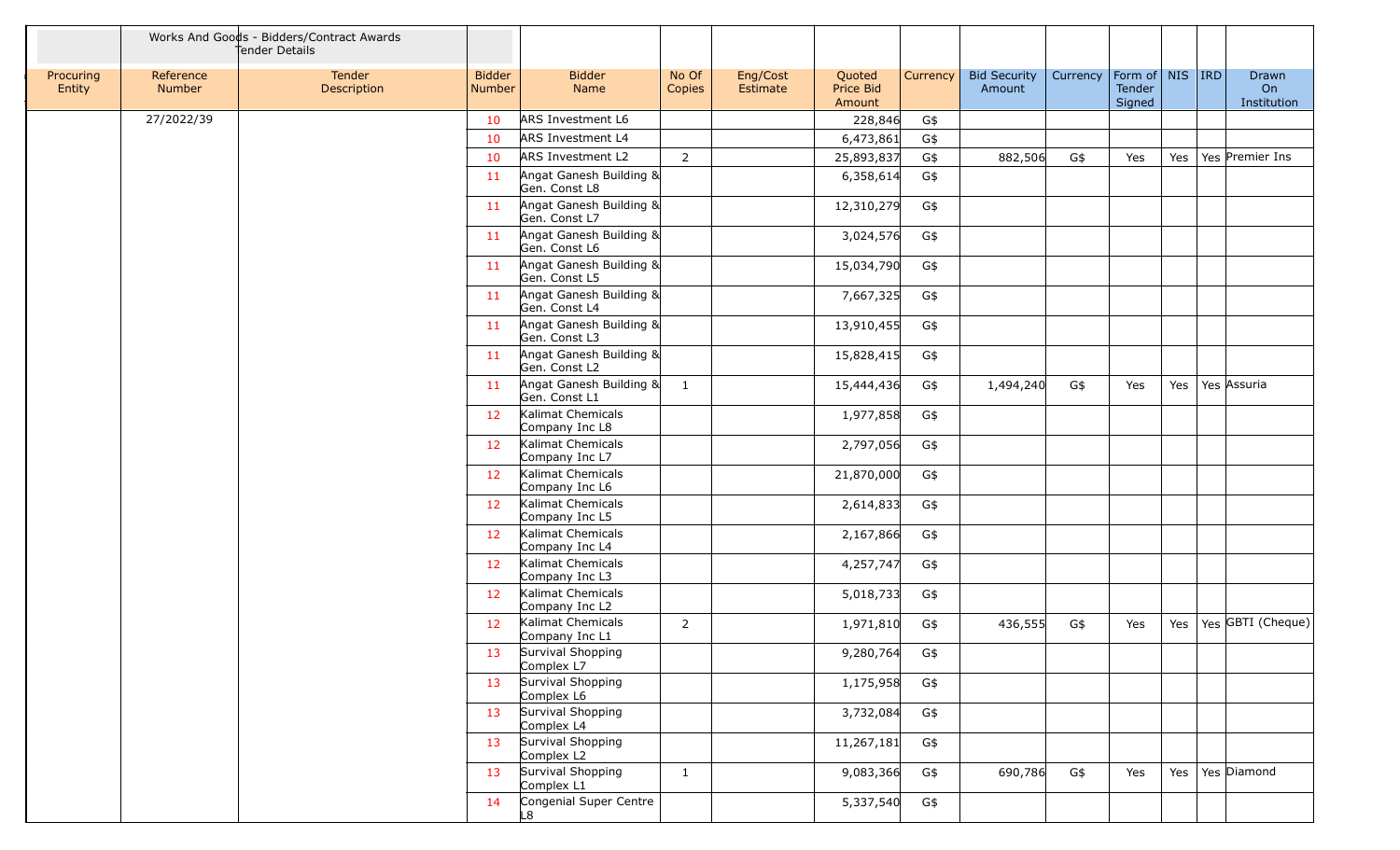|                     | Works And Goods - Bidders/Contract Awards<br>tender Details |                       |                         |                                          |                 |                      |                               |                 |                               |          |                                         |         |     |                            |
|---------------------|-------------------------------------------------------------|-----------------------|-------------------------|------------------------------------------|-----------------|----------------------|-------------------------------|-----------------|-------------------------------|----------|-----------------------------------------|---------|-----|----------------------------|
| Procuring<br>Entity | Reference<br>Number                                         | Tender<br>Description | <b>Bidder</b><br>Number | <b>Bidder</b><br>Name                    | No Of<br>Copies | Eng/Cost<br>Estimate | Quoted<br>Price Bid<br>Amount | <b>Currency</b> | <b>Bid Security</b><br>Amount | Currency | Form of   NIS   IRD<br>Tender<br>Signed |         |     | Drawn<br>On<br>Institution |
|                     | 27/2022/39                                                  |                       | 14                      | Congenial Super Centre<br>$\overline{7}$ |                 |                      | 18,878,040                    | G\$             |                               |          |                                         |         |     |                            |
|                     |                                                             |                       | 14                      | Congenial Super Centre<br>L6             |                 |                      | 2,185,920                     | G\$             |                               |          |                                         |         |     |                            |
|                     |                                                             |                       | 14                      | Congenial Super Centre<br>L5             |                 |                      | 2,391,140                     | G\$             |                               |          |                                         |         |     |                            |
|                     |                                                             |                       | 14                      | Congenial Super Centre<br>L4             |                 |                      | 6,521,100                     | G\$             |                               |          |                                         |         |     |                            |
|                     |                                                             |                       | 14                      | Congenial Super Centre                   |                 |                      | 10,632,540                    | G\$             |                               |          |                                         |         |     |                            |
|                     |                                                             |                       | 14                      | Congenial Super Centre                   | $\overline{2}$  |                      | 22,428,495                    | G\$             | 2,072,446                     | G\$      | Yes                                     | Yes $ $ |     | Yes Assuria                |
|                     |                                                             |                       | 15                      | Ele's Trading &<br>Hardware L8           |                 |                      | 2,397,500                     | G\$             |                               |          |                                         |         |     |                            |
|                     |                                                             |                       | 15                      | Ele's Trading &<br>Hardware L7           |                 |                      | 5,802,207                     | G\$             |                               |          |                                         |         |     |                            |
|                     |                                                             |                       | 15                      | Ele's Trading &<br>Hardware L6           |                 |                      | 1,512,900                     | G\$             |                               |          |                                         |         |     |                            |
|                     |                                                             |                       | 15                      | Ele's Trading &<br>Hardware L5           |                 |                      | 2,305,422                     | G\$             |                               |          |                                         |         |     |                            |
|                     |                                                             |                       | 15                      | Ele's Trading &<br>Hardware L4           |                 |                      | 3,298,941                     | G\$             |                               |          |                                         |         |     |                            |
|                     |                                                             |                       | 15                      | Ele's Trading &<br>Hardware L3           |                 |                      | 5,053,059                     | G\$             |                               |          |                                         |         |     |                            |
|                     |                                                             |                       | 15                      | Ele's Trading &<br>Hardware L2           |                 |                      | 8,793,423                     | G\$             |                               |          |                                         |         |     |                            |
|                     |                                                             |                       | 15                      | Ele's Trading &<br>Hardware L1           | 2               |                      | 8,376,561                     | G\$             | 750,801                       | G\$      | Yes                                     | Yes     | Yes |                            |
|                     |                                                             |                       | 16                      | P. Ramroop & Sons L8                     |                 |                      | 3,227,706                     | G\$             |                               |          |                                         |         |     |                            |
|                     |                                                             |                       | 16                      | P. Ramroop & Sons L7                     |                 |                      | 8,819,568                     | G\$             |                               |          |                                         |         |     |                            |
|                     |                                                             |                       | 16                      | P. Ramroop & Sons L6                     |                 |                      | 117,202                       | G\$             |                               |          |                                         |         |     |                            |
|                     |                                                             |                       | 16                      | P. Ramroop & Sons L5                     |                 |                      | 1,730,290                     | $G\$            |                               |          |                                         |         |     |                            |
|                     |                                                             |                       | 16                      | P. Ramroop & Sons L4                     |                 |                      | 4,182,292                     | G\$             |                               |          |                                         |         |     |                            |
|                     |                                                             |                       | 16                      | P. Ramroop & Sons L3                     |                 |                      | 8,321,490                     | $G\$            |                               |          |                                         |         |     |                            |
|                     |                                                             |                       | 16                      | P. Ramroop & Sons L2                     |                 |                      | 17,874,459                    | G\$             |                               |          |                                         |         |     |                            |
|                     |                                                             |                       | 16                      | P. Ramroop & Sons L1                     | $\mathbf{1}$    |                      | 9,915,858                     | G\$             | 1,085,145                     | G\$      | Yes                                     |         |     | Yes   Yes   Caricom        |
|                     |                                                             |                       | 17                      | Twins Manufacturing<br>Chemist L4        |                 |                      | 6,129,365                     | G\$             |                               |          |                                         |         |     |                            |
|                     |                                                             |                       | 17                      | Twins Manufacturing<br>Chemist L2        |                 |                      | 11,284,502                    | G\$             |                               |          |                                         |         |     |                            |
|                     |                                                             |                       | 17                      | <b>Twins Manufacturing</b><br>Chemist L1 | $\overline{2}$  |                      | 9,697,163                     | G\$             | 542,221                       | G\$      | Yes                                     |         |     | Yes   Yes   Premier Ins    |
|                     |                                                             |                       |                         | 108                                      |                 |                      | 117,202                       |                 |                               |          |                                         |         |     |                            |